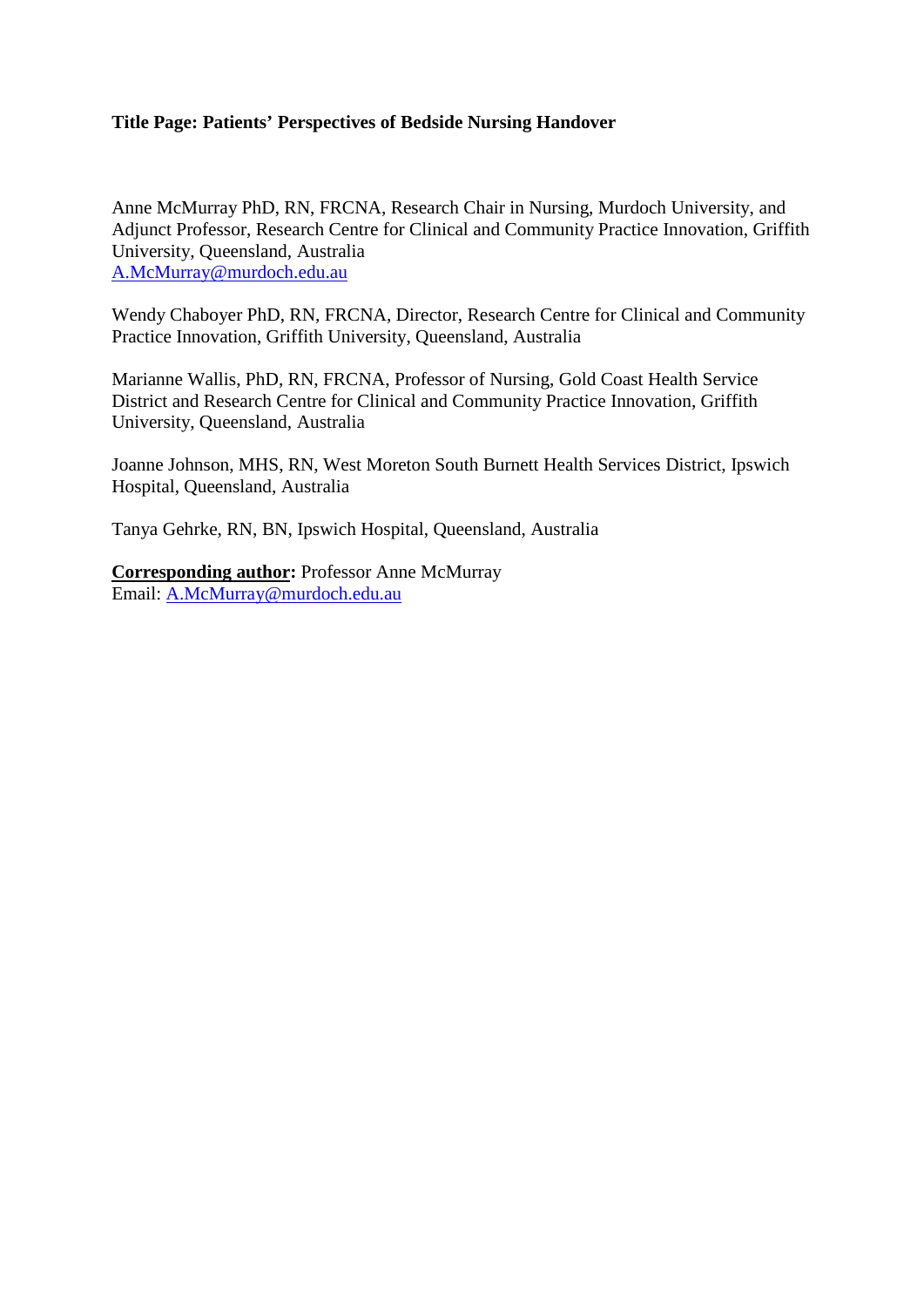# **Acknowledgement**

Our study was funded by the Australian Commission on Safety and Quality in Health Care.

We would like to acknowledge the generosity of staff and patients at Ipswich Hospital,

Queensland who gave their time and their views on bedside handover.

# **Conflict of Interest**

none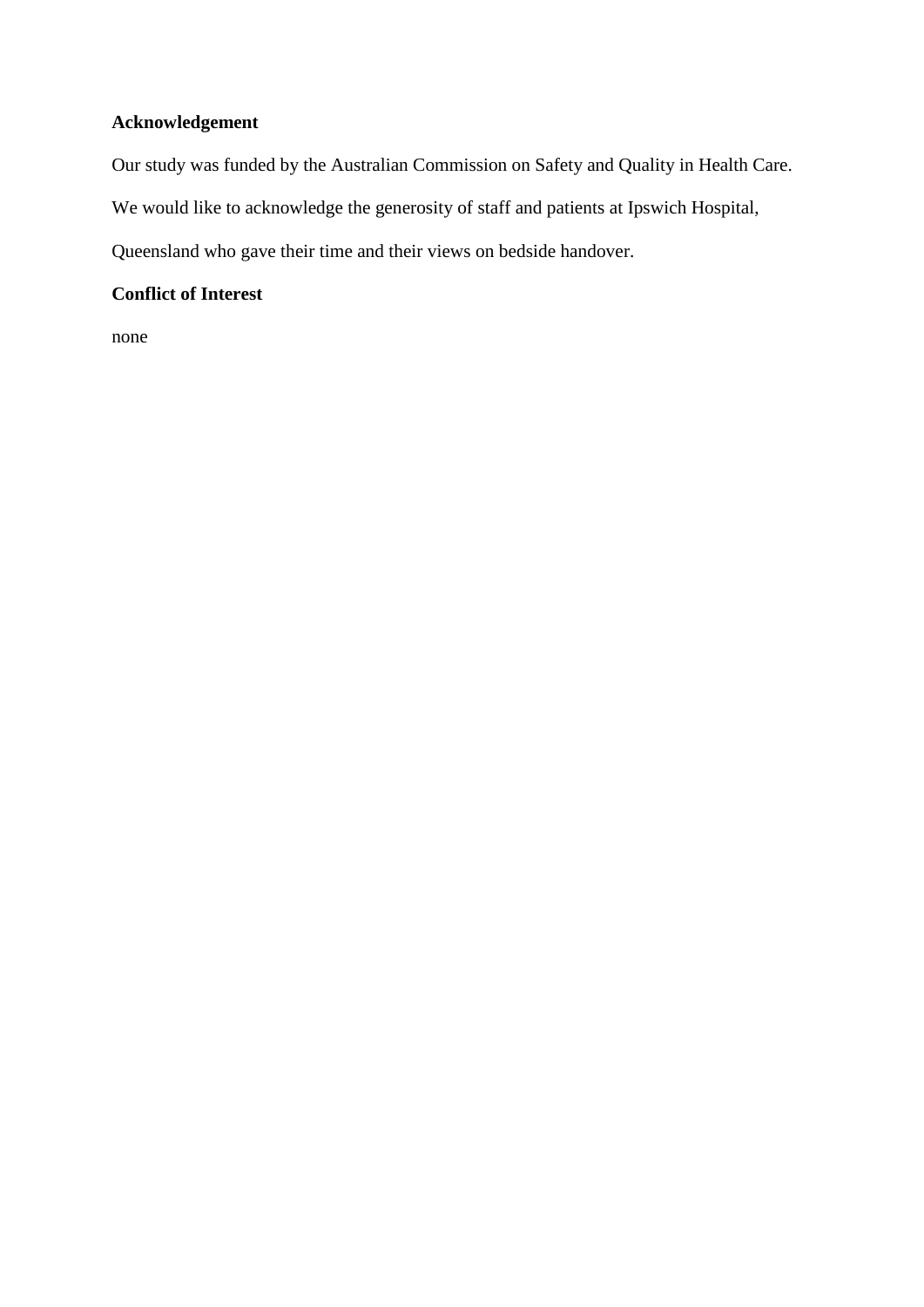## **Patients' Perspectives of Bedside Nursing Handover**

#### **Abstract**

**Background:** Patient participation in handover is one aspect of patient-centred care, where patients are considered partners in care. Understanding the patient perspective provides a foundation for nurses to tailor their bedside handovers to reflect patients' thoughts and beliefs and encourage their active involvement in decision-making.

**Aim:** This study examined patients' perspectives of participation in shift-to-shift bedside nursing handover.

**Methods:** A descriptive case study was conducted with ten patients in one Queensland hospital who had experienced bedside handover during their hospitalisation in 2009. Participants were asked their views about bedside handover including its benefits and limitations, their existing and potential role in handover, the role of family members, and issues related to confidentiality. Data were analysed using thematic content analysis. **Findings:** Four themes emerged from the analysis. First, patients appreciated being acknowledged as partners in their care. Second, they viewed bedside handover as an opportunity to amend any inaccuracies in the information being communicated. Third, some preferred passive engagement rather than being fully engaged in the handover. Fourth, most patients appreciated the inclusive approach of handover as nurse-patient interaction.

**Conclusions:** Bedside handover provides an opportunity for patients to be involved as active participants in their care. They value having access to information on an ongoing basis, and although not all choose the same level of interaction, they see their role as important in maintaining accuracy, which promotes safe, high quality care.

**Keywords: nurse, bedside, patient, clinical handover, quality of care, communication**

#### **Word count: 4493**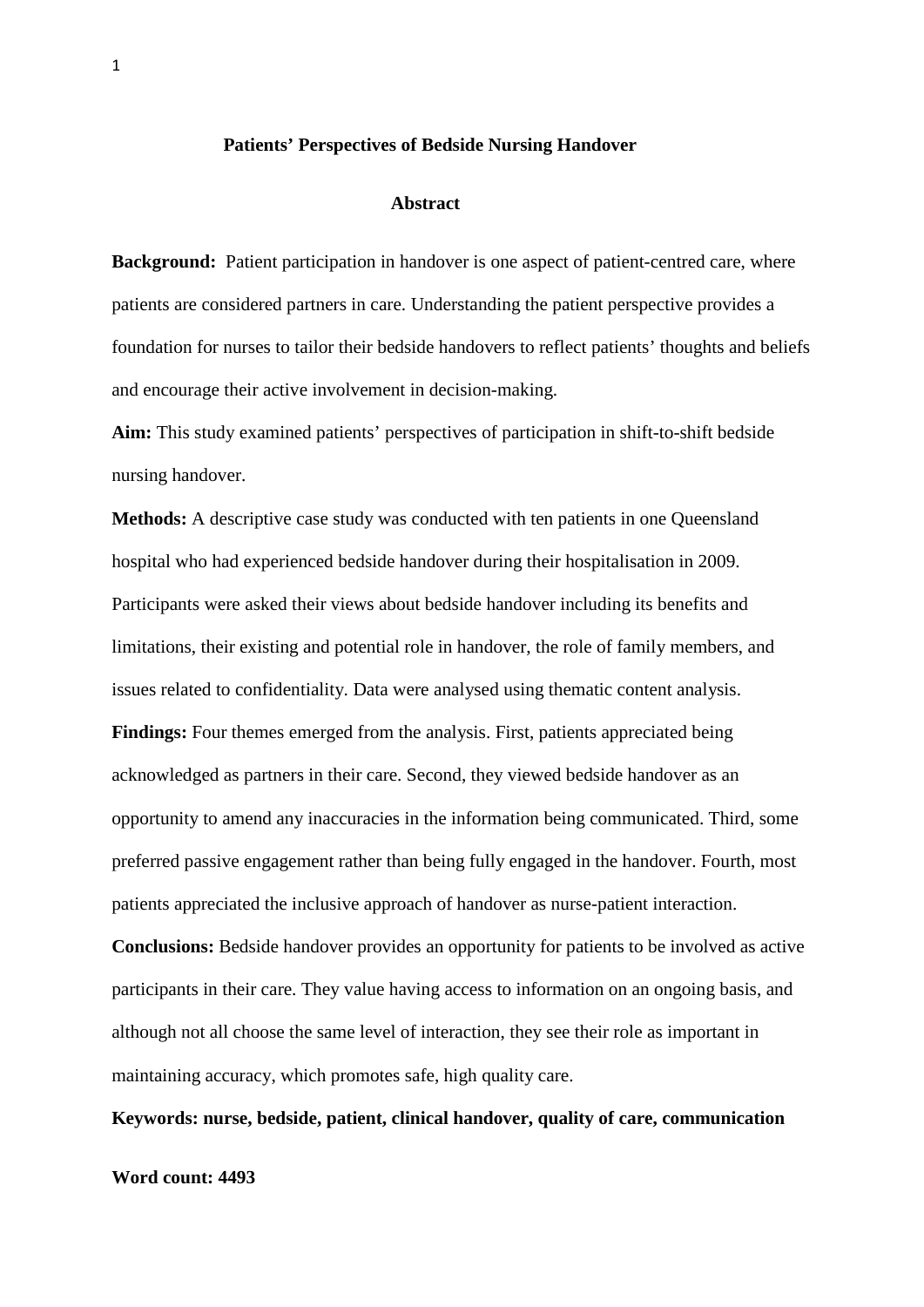# **Competing Interests**

None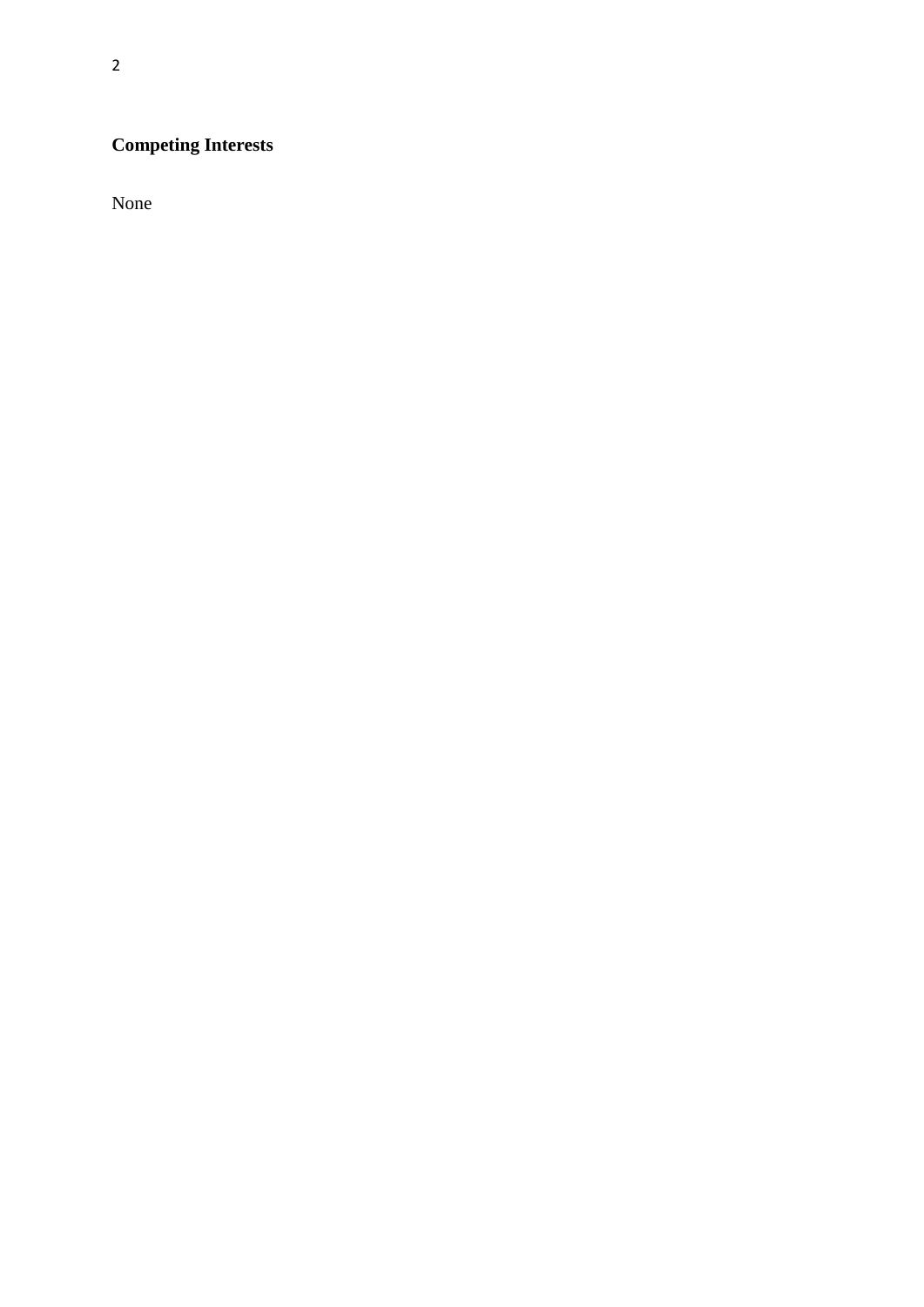# **Introduction**

Clinical communication plays a critical role in patient safety, with miscommunication contributing to a large proportion of adverse events (Haig, Sutton, & Whittington, 2006). One form of communication, shift-to-shift nursing handover, has gained research interest for three reasons. The first is a response to the worldwide safety agenda, recognising that the content and process of handover can either promote or threaten the quality of communication, and therefore safe care (former Australian Council on Safety and Quality in Health Care, 2005); Arora, Manjarrez, Dressler, Basaviah, Hatasyamani, & Kripalani, 2009; Australian Commission on Safety and Quality in Health Care (ACSQHC), 2008; Wong, Yee, & Turner, 2008; World Health Organization (WHO), 2008). Second, as a critical process for transferring accountability for patient care from one team of providers to another (Australian Medical Association (AMA), 2006), handover is a management tool to maintain continuity of care. Third, nursing handover conducted at the bedside provides an opportunity for engaging patients in their care, which reflects a professional commitment to patient-centred care (Chaboyer, Johnson, Hardy, McMurray, Wallis, & Chu, 2009a; Kelly, 2005; Robinson, Callister, Berry, & Dearing, 2008; Wiggins, 2008).

Bedside nursing handover has been the subject of a number of nursing research studies (Chaboyer et al., 2009a; Chaboyer, McMurray, & Wallis, 2009b McKenna & Walsh, 1997; McMurray, Chaboyer, Wallis, & Fetherston 2009; O'Connell & Penny, 2001). In 2009 we conducted a descriptive case study of bedside nursing handover in three wards in each of two Australian hospitals; one in Queensland and one in Western Australia (six wards in total) (Chaboyer et al., 2009b). The study was part of a national initiative by the Australian Commission for Safety and Quality in Healthcare to develop a standard operating protocol for bedside handover to minimise the threat of miscommunication-related adverse events.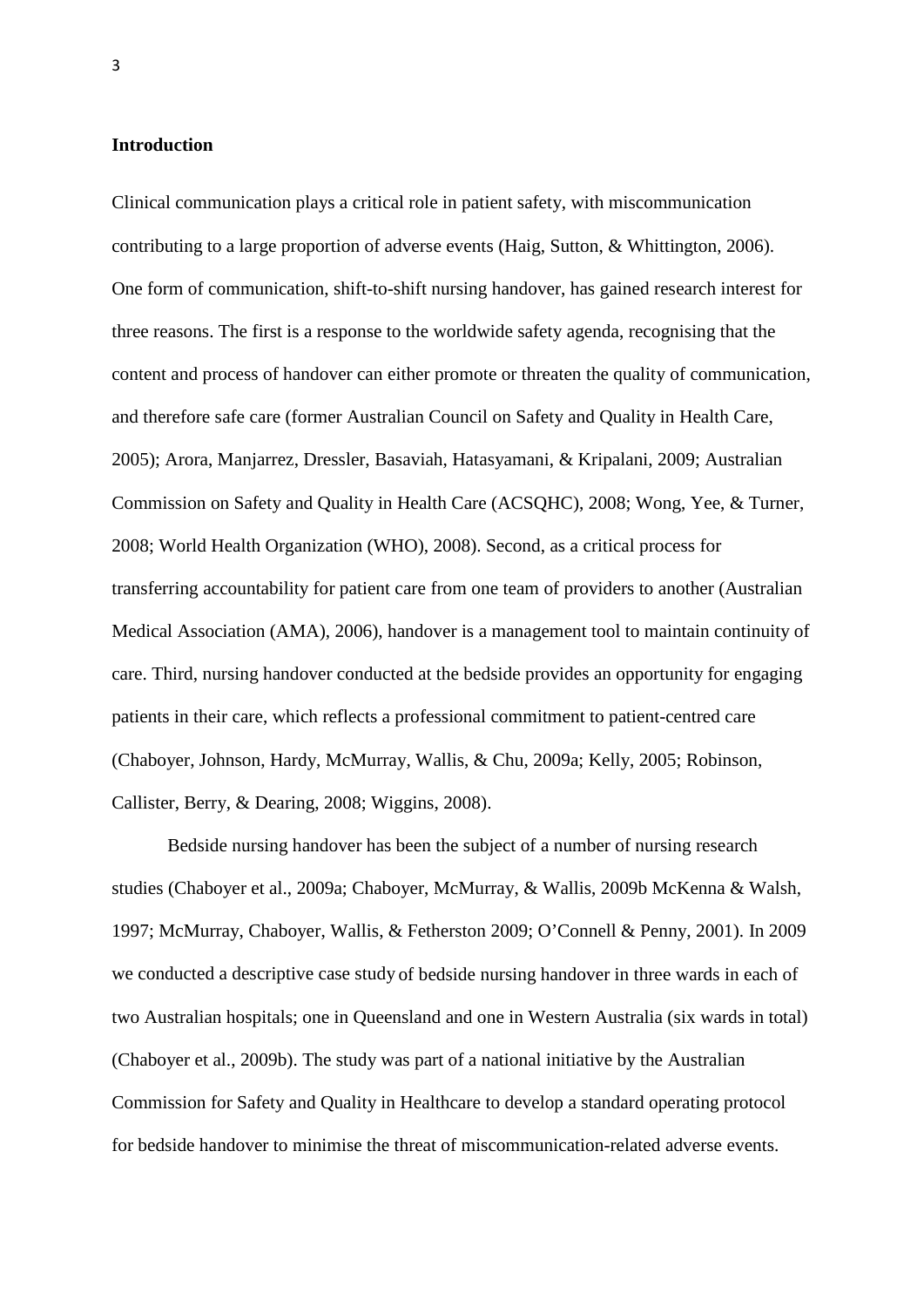Our analysis indicated that the patient perspective was a missing element in the research. Thus, a subsequent study of patients' perspectives of bedside handover was undertaken to better understand their role in the handover process, and the benefits and limitations of participation.

## **Clinical handover**

Research indicates that up to two-thirds of sentinel adverse events in hospitals are related to communication problems (Haig et al., 2006). Miscommunication during clinical handover can also lead to service discontinuities, evident in unnecessary presentation to emergency departments, suboptimal patient flow through the system, readmissions, duplication of services, and patient dissatisfaction (Alem, Joseph, Kethers, Steele, & Wilkinson, 2008; Anthony & Hudson Barr, 2004; Bomba & Prakash, 2005; VanWalraven, Mamdani, Fang, & Austin, 2004). Verbal handovers at the nursing station can be unreasonably lengthy, include non-essential and irrelevant information, and may provide unreliable or inaccurate information, often focusing on subjective, speculative, sometimes vague information (Davies & Priestly, 2006; O'Connell & Penney, 2001; Philibert & Leach, 2005). They can also be confined to ritualistic, retrospective, treatment oriented information (what the nurse achieved) rather than providing focus and direction for forward planning that includes information on how patients are actually coping (Cahill, 1998; Dowding, 2001; Fenton, 2006; Hopkinson, 2002; McKenna & Walsh, 1997; Webster, 1999). Health professionals' variable engagement with handover (Manias & Street, 2000), and their style of communication have also played a part in miscommunication-related medical errors (IOM, 2003; Shortell & Kaluzny, 2006). Attempts to redress these problems have led to the need for standard operating protocols for handovers (Arora et al., 2009; Botti, Buckness, Cameron, Johnstone, Redley, et al., 2009; Chaboyer et al*.*, 2009a,b; Yee, Wong, & Turner*,* 2009), ward-based whiteboards to chart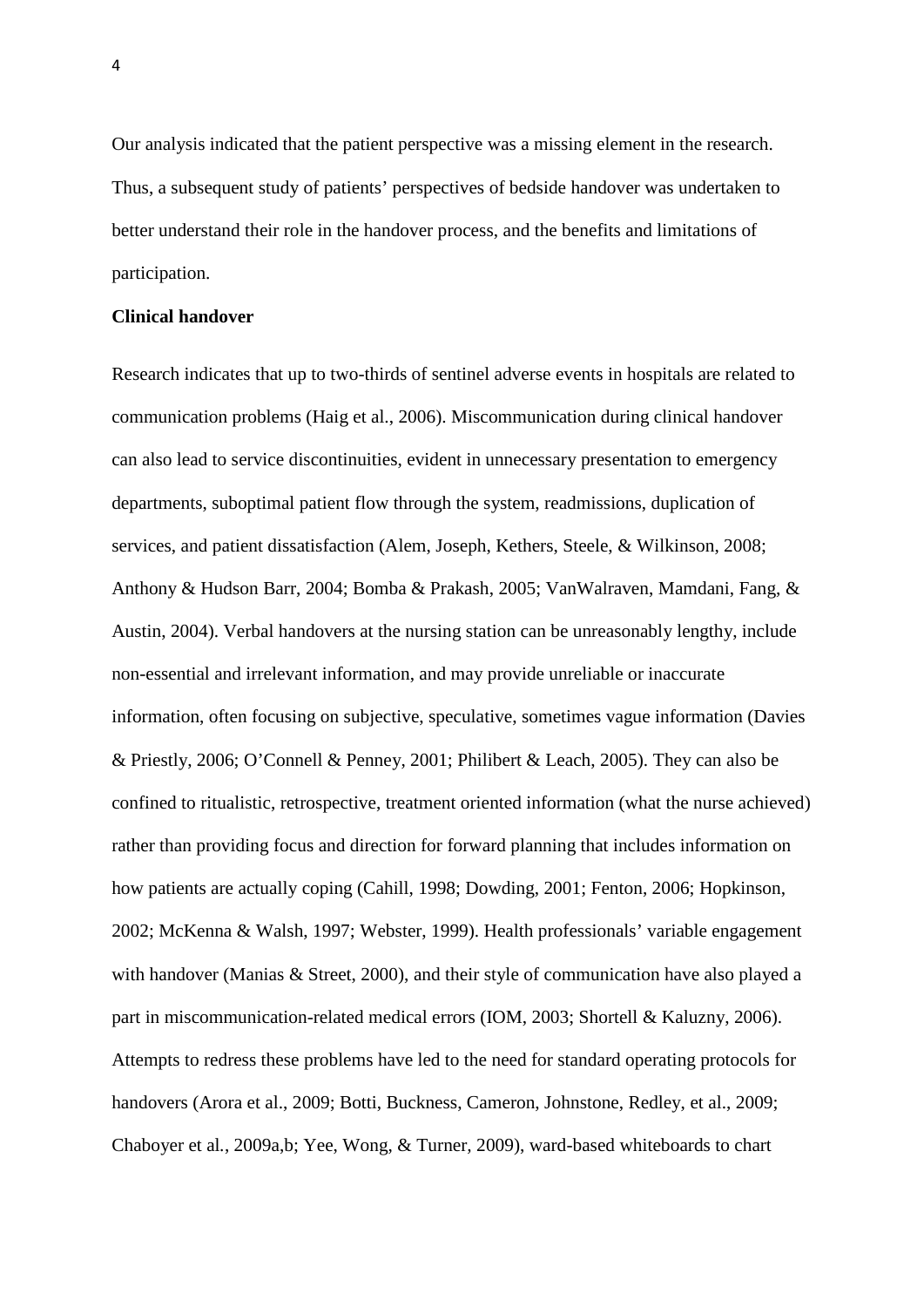patient status and progress, (Chaboyer et al., 2009b; Riley, Forsyth, Manias, & Iedema, 2007), and implementation of bedside nursing handovers (Anderson & Mangino, 2006; Broekhuis & Veldkamp, 2007; Cahill, 1998; Chaboyer et al., 2009b; McKenna & Walsh, 1997; McMurray et al., 2009).

# **Bedside handover and patient-centred care**

Bedside handover was developed to improve the accuracy and timeliness of information transfer by including patient input, and adding the type of visual information that can be gleaned at the bedside (Broekhuis & Veldkamp, 2007; Cahill, 1998). The patient-centred approach also reflects the rights of patients to be partners in their care, and the expectation that their participation in care may lead to better outcomes and greater satisfaction with care (Anderson & Mangino, 2006; Cegala, Street, & Clinch, 2007; Coulter & Ellins, 2007; Coulter, Parsons, & Ashkam, 2008; Kravitz & Melnikow, 2001; Robinson et al*.,* 2008, Sidani, Epstein, & Miranda, 2006). Sidani et al. (2006) also report that patients' involvement in treatment-related decision making can increase their sense of control, improve functional and clinical outcomes, and reduce rates of referral and diagnostic test reordering.

Despite the attraction of a patient-centred approach there are a number of contentious issues related to bedside handover. Some claim that it is time and resource intensive (AMA, 2006; Cahill, 1998), and that clinical jargon may be disturbing or dehumanising to patients (Cahill, 1998; Martin, Greenhouse, Merryman, Shovel, Liberi, & Konzier, 2007; Rutherford,, Lee & Greiner, 2004). Studies also report a fear by nurses, of breaching patient confidentiality (Greaves, 1999). Cahill's (1998) study of ten surgical patients' opinions of bedside handover found that confidential disclosure was not a concern for nine of the ten informants. Instead, their concerns surrounded nurses maintaining professional distance between themselves and the patients, a lack of comprehensiveness of information, and the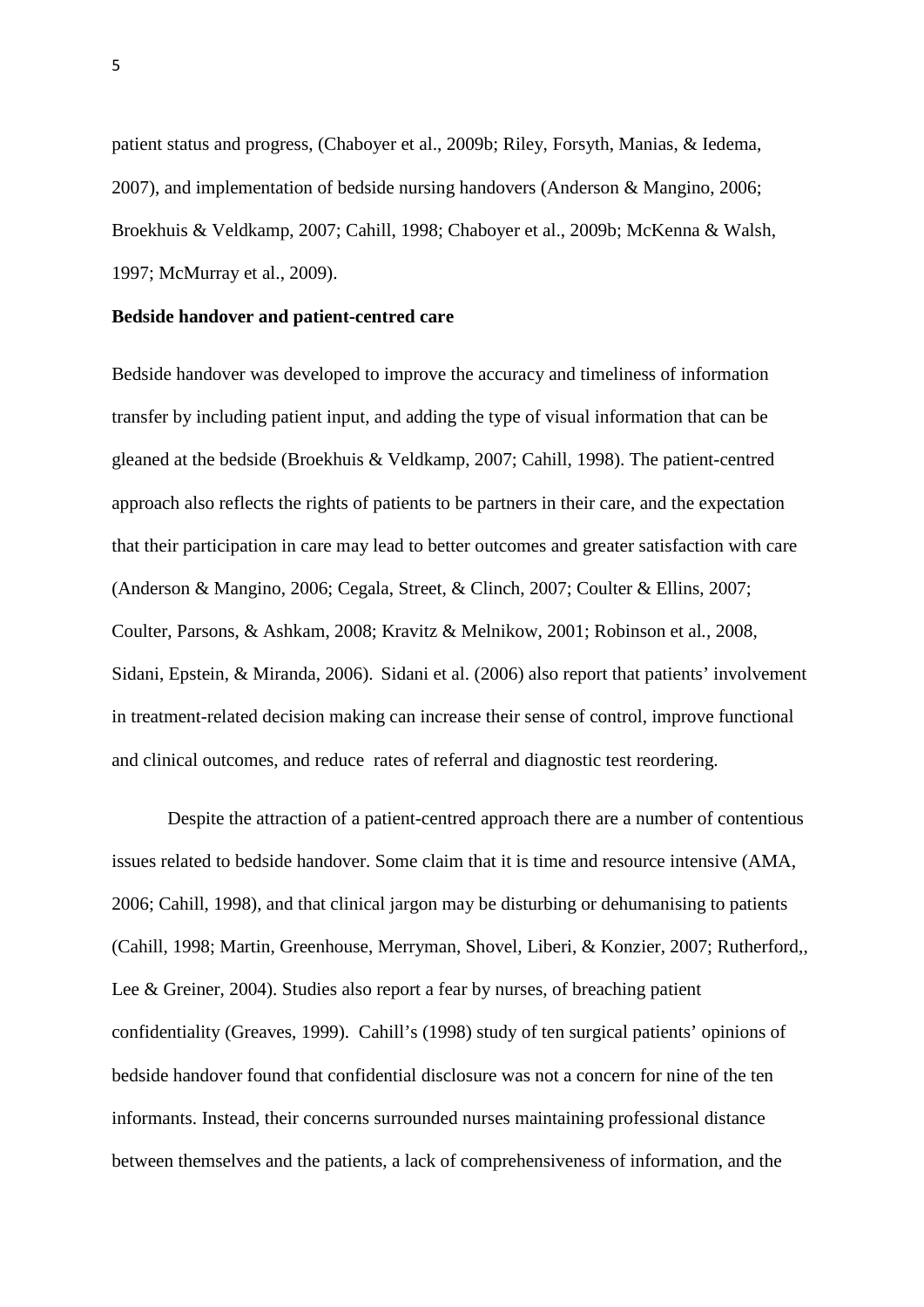need for handovers to ensure their physical and psychological safety (Cahill, 1998). Greaves (1999) interviewed four patients, and found that they wanted greater involvement, access to information and assurance of continuity of care. As with Cahill's (1998) study, issues related to confidentiality were not an overriding concern, with participants reporting that it was easy to just 'shut out' conversations about others. Two more recent studies in the UK found that patients were satisfied with bedside handover, and, as in Cahill's (1998), and Greaves' (1999) studies, they had no concerns about confidentiality (Kassean & Jagoo, 2005; Kelly, 2005)

The lack of widespread use of bedside handover may be due to the structure and function of most practice settings, which reinforce the expert model of practice rather than partnerships between nurses and patients (Brown et al., 2006, Gallant et al., 2002). Gallant et al.'s (2002) concept analysis of nurse-patient partnership revealed that the term has been associated with collaboration, participation, mutuality, and citizen involvement. They report that a shift from the traditional, hierarchical, expert model of practice to a more patientenabling, participative approach, has created an empowering environment for the patient (Gallant et al., 2002). In this context, the nurse is engaged with patients as a reflexive, critical listener to build a trusting relationship (Brown, McWilliam, & Ward-Griffin, 2006). Patientcentred care is therefore patient-empowering, with patients choosing the extent of their involvement in care according to their knowledge, abilities, preferences and rights (Brown et al., 2006).

Hook's (2004) review of the literature on patient partnerships confirmed nurses' professional valuing of the empowering attributes defined by Gallant et al. (2002), including shared decision-making and patient autonomy. However, her analysis revealed an absence of theoretical connections between the concept of partnership and the delivery of nursing care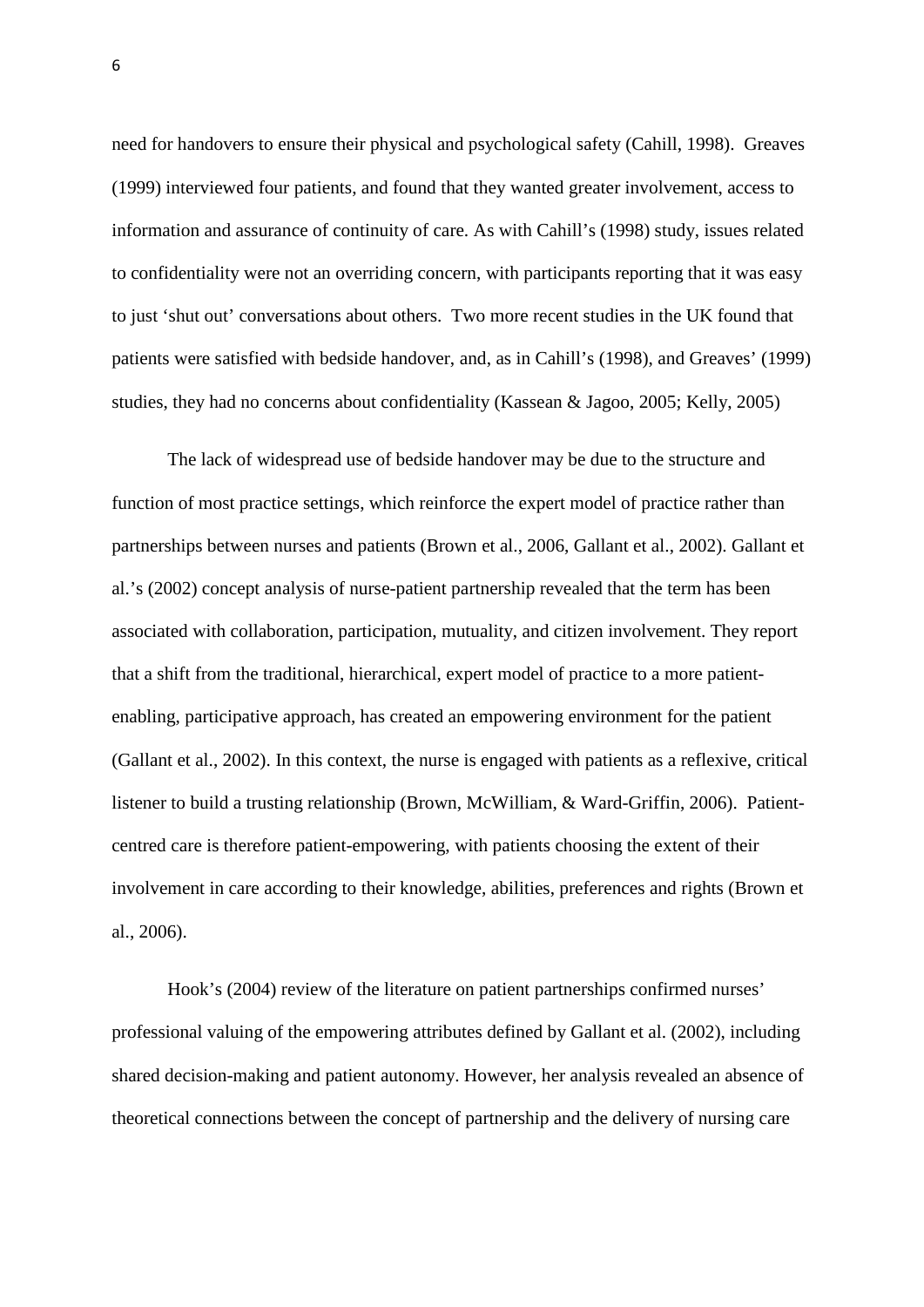(Hook, 2004). To advance this body of knowledge Hook (2004) recommended evaluating clinical situations that would benefit from partnerships.

To date, nursing research into partnerships and patient-centredness has focused on partnerships in community settings (Aston, Meagher-Stewart, Edwards, & Young, 2009; Bruni, Laupacis, & Martin, 2008) or in home care or aged care (Brown et al., 2006; Pajnkihar, 2009). One Australian pilot study on patient-centred care analysed influences on and barriers to developing partnerships, confirming communication as the greatest barrier to genuine partnerships (Keatinge, Bellchambers, Bujack, Cholowski, Conway, & Neal, 2002). Pajnkihar's (2009) study also canvassed the views of nurse leaders on partnerships, revealing that although nurses declare support for active involvement of patients and families, practice remains focused on standardised routines, predictable patterns and professional hierarchies. In Australia, the patient focus is also being discussed as part of a national safety and quality improvement strategy (Baggoley, Curtis, Dunbar, & Jorm, 2009). The research reported in this paper contributes one increment in advancing this body of knowledge. It is based on the contention that patient perceptions are the most reliable measure of patient-centredness (Robinson et al*.*, 2006).

## **Aim**

The aim of the study was to interpret patients' perceptions of shift-to-shift bedside handover in nursing. The findings were intended to provide a foundation for tailoring nursing bedside handovers to better reflect patients' thoughts and beliefs, and encourage their active involvement in decision-making.

# **Methodology**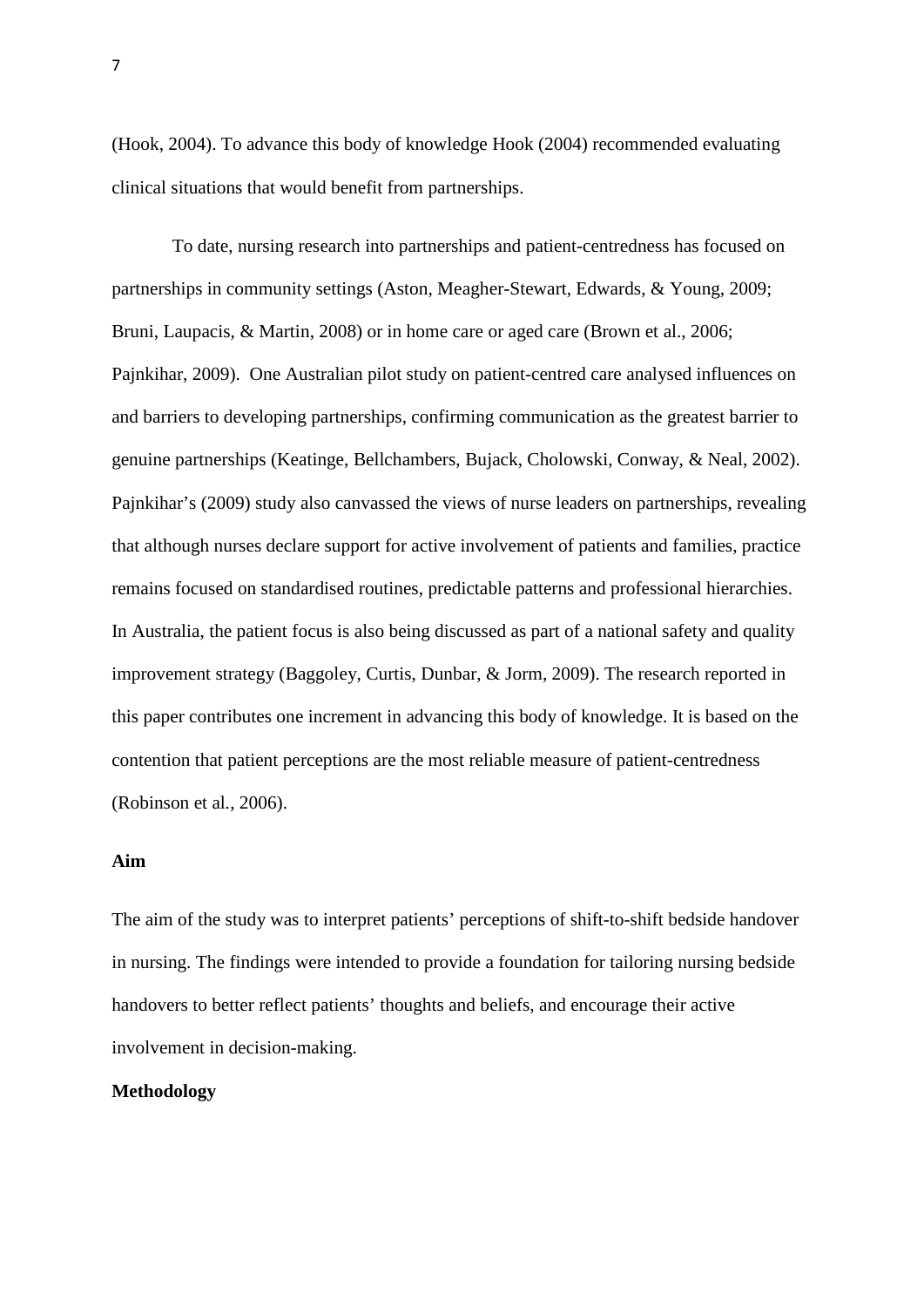This descriptive case study explored Australian patients' perspectives of bedside handover. Case study, which is a pervasive approach in nursing research (Anthony & Jack, 2009), is typically an idiographic, intensive study of a single case for the purpose of understanding a larger class of similar units (Yin, 2003). The basic goal of case study method is to analyse a case bounded by a definable context, which in this case, was the situation of bedside nursing handover. Interview data from participants were analysed in terms of relational processes, the context, the issues of concern, and the various situations unique to each. As Yin (2003) suggests, each unit of analysis is contextualised to features of the specific situation, then subunits of data are integrated in the overall case to illuminate and compare both unique and common findings. This involved iterative content analysis of individual interviews, and ongoing comparative analysis of responses from other participants. In seeking convergence of findings from the analysis, there was no expectation of generaliseable findings, but rather an intention to extrapolate meaningful information that could be useful in other settings (Yin, 2003).

#### **Participants**

A convenience sample of ten patients admitted to one of two medical units in one Queensland hospital was recruited during 2009. Inclusion criteria included English speakers having been hospitalised on the ward for at least overnight, and able to tolerate a 30-60 minute interview. Patients who were critically ill or infectious or those unable to consent were excluded. Patients were approached by the nurse unit managers (NUMs) or their designates on each ward and asked to volunteer for the study.

#### **Data collection**

The NUMs identified all patients who had agreed to participate to the three researchers conducting the interviews (AM, TG, WC). Interview appointments were made at a time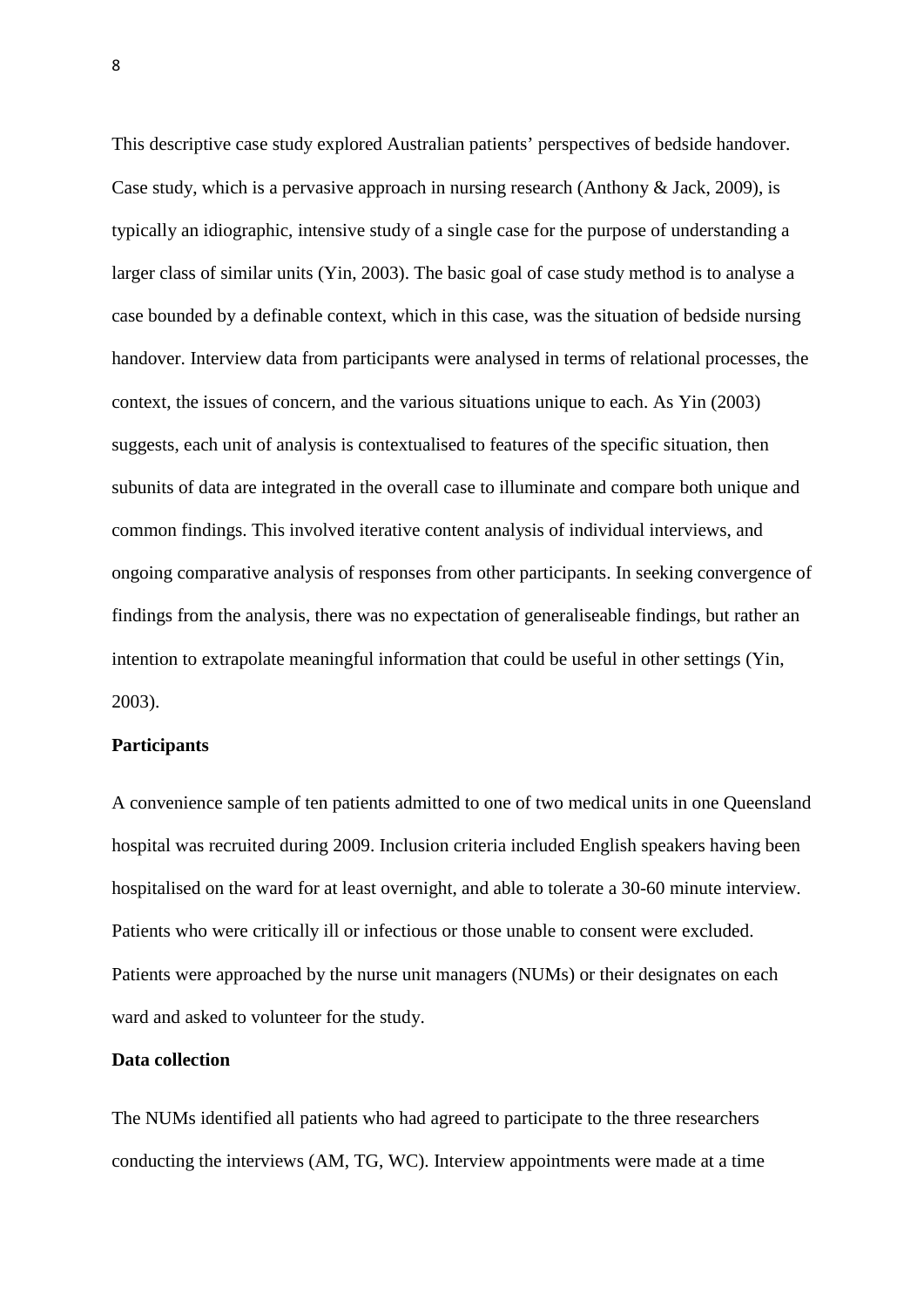convenient to the patient and held in a private office on the ward in all but two cases, which were conducted at the bedside because of a lack of patient mobility. In all cases privacy was maintained without interruption. Interviews were audio-taped, semi-structured, about 3/4 to 1 hour in duration, prompted by the following:

- 1. What do you think about nurses undertaking their shift to shift handover at your bedside?
- 2. From your perspective, what are some of the benefits of bedside handover?
- 3. What are some of the limitations of bedside handover?
- 4. What do you think your role as a patient is in the bedside handover (i.e. how do you currently participate)?
- 5. What do you think your role as a patient could be in the bedside handover (i.e. how do you think you should/could participate)?
- 6. What role do you think your family members might have in bedside handover?
- 7. To what extent to you think that bedside handover compromises your privacy or confidentiality (please explain)?
- 8. Are there topics you think should be excluded from the bedside handover? If so, what are they?
- 9. Is there any extra information you think should be included in the handover that would help you and your family once you are discharged home?

# **Ethical considerations**

Ethics approval was granted by the University and the Health Service District. Potential participants were informed about the study verbally by the NUM. They were given a written information summary sheet by the interviewer prior to the interview, explaining the aim of the study and how the information would be used. Written consent was obtained after all individuals were given assurances of continued care regardless of participation,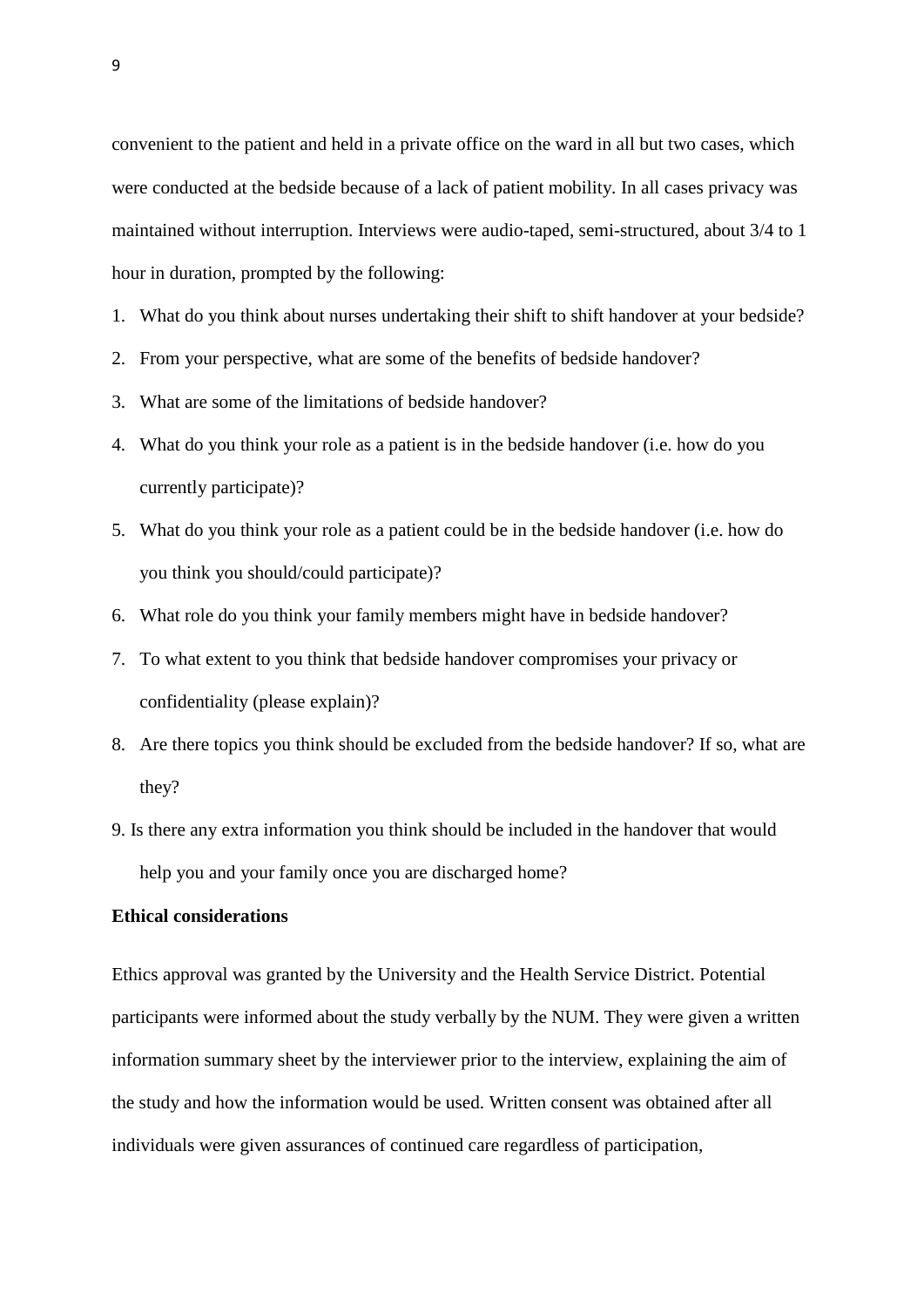confidentiality, and the right of refusal to answer any questions and to withdraw from the study at any time.

# **Data analysis**

Interviews were tape recorded, transcribed, and analysed using thematic content analysis. Analysis was iterative, including line by line analysis of transcripts, refining emerging codes into themes or units of meaning, which were then compared and coded through pattern matching (DeSantis & Ugarizza, 2000; Miles & Huberman, 1994). Themes and relationships were re-examined and recoded by two members of the research team (AM, WC) in a recursive manner as follows: First level coding involved reading responses to locate the major similarities or themes. A second level of analysis coded the major themes into subcategories and relationships. A third level further analysed the organisation of themes, categories of response, and relationships to examine the data for consistency (Miles & Huberman, 1994; Patton, 2002). Analysis continued until no new themes emerged and there was agreement on themes.

## **Validity and reliability**

Trustworthiness of the data was maintained by appropriate sample selection to ensure credibility, and by creating an audit trail to illustrate systematic documentation and show the logic flow of the data collection and analysis (Lincoln & Guba, 1985). Because of the transience of the patient population we were unable to conduct member checks to verify the findings with the participants as a way of completing our argument for fittingness, or transferability of findings. Instead, we conducted a consensus conference between all members of the research team to peruse our initial findings and confirm their meaningfulness with respect to ongoing feedback from the two wards where bedside handover is the norm.

# **Findings**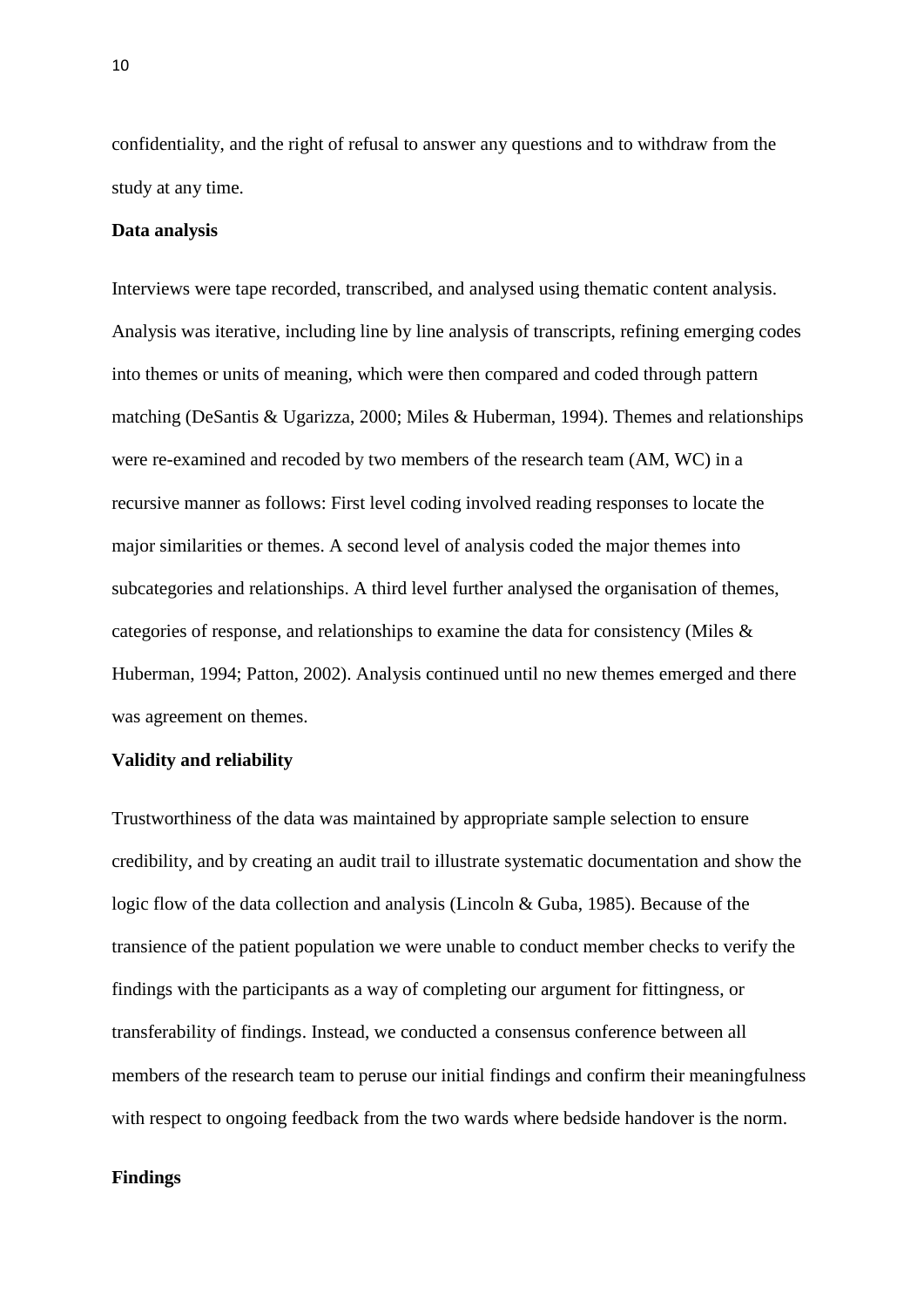Participants included six females and four males ranging in age from 52 to 74 years (median 68 years). They had been hospitalised on the study wards for 1-17 days (median 4 days), so all had experienced bedside handover. Four main themes emerged from the data: 'acknowledging patients as partners', 'amending inaccuracies', 'passive engagement', and 'handover as interaction'.

## **Acknowledging patients as partners**

Being acknowledged as a partner reflected patients' perceptions that by sharing professional information, nurses were recognising that patients were knowledgeable and had a legitimate right to information on their condition. This made them feel that care was personalised and that they were a person first, and a patient second, particularly when they were introduced at handover. They believed this helped them know how their care was progressing, and gave them an indication of who would be caring for them in the upcoming shift.

Typical statements included the following:

"*You do get the feeling of at least being wanted, you're not just a patient in a bed...it's better than the way doctors used to do their rounds – the ease with which it's done, in simple language…."*

*"They don't introduce you as a patient or a number, which...alienates you straight away. They actually say, 'this is [name] and [name's] problems are this. So it actually brings you involvement with the oncoming staff."*

*"…it makes you feel like you're involved…like at the nurses' station they wouldn't have a clue who they were talking to or about."*

## **Amending inaccuracies**

Participants had a common view that the handover was an opportunity for them to gain information about their medical condition, and to understand staff expectations for their progress, and upcoming plans for their care. Some believed that their role was to ensure the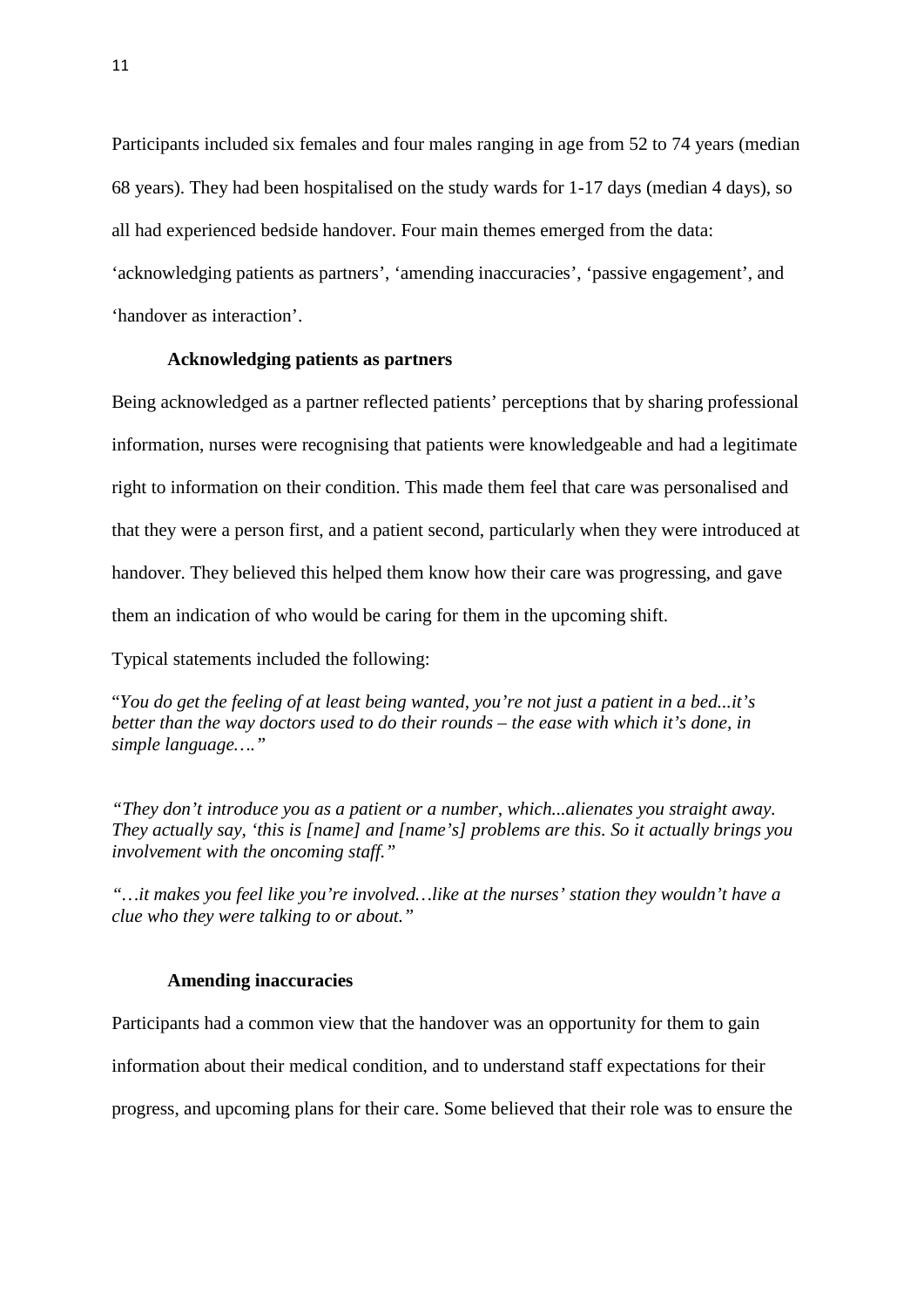accuracy of information being exchanged, such as whether or not the doctor had visited, or

medications or treatments had been given. A number of comments illustrate this.

*"If they got anything wrong you could always put them right…if they explain that you're on insulin you can tell them that you're on two lots of insulin...and oh yes, but I'm on Humarsol as well."*

*"I actually had to correct them this morning. I had my drain in and the nurse said 'one' and I said 'no, four'!"*

One patient explained that she was quite forthright in correcting any misinformation being transmitted at handover.

*"…there may be somebody coming [on shift] who doesn't know anything about you and doesn't know…what needs you have or anything else, so I think it's a good thing. Also, a number of times in here I'll say 'that's not right, that didn't happen you know, you've got it all wrong there.'"* 

## **Passive engagement**

Some participants preferred a less participative approach, seeing their role as passive

listeners. They paid attention to the exchange of information between nurses but did not

contribute information unless they were expressly invited. One suggested that when staff

members talked in the third person, it meant they were not encouraging patients' input.

"*The information depends on who is giving the handover. They could be more inclusive."*

However, others simply wanted to gather whatever information they could from what were

relatively short handovers (1-3 minutes).

*"I think you should just be there and just listen."*

*"…it would be rude, the height of ignorance because they're doing their job the way they've been taught and then I'm interfering aren't I?"*

# **Handover as interaction**

In many cases the nurses handing over actively encouraged patient engagement. Participants thought this was a more inclusive approach, especially those who declared they wanted to know everything about their condition. They were reportedly pleased to be asked for input, especially when this helped clarify their expectations or misunderstandings.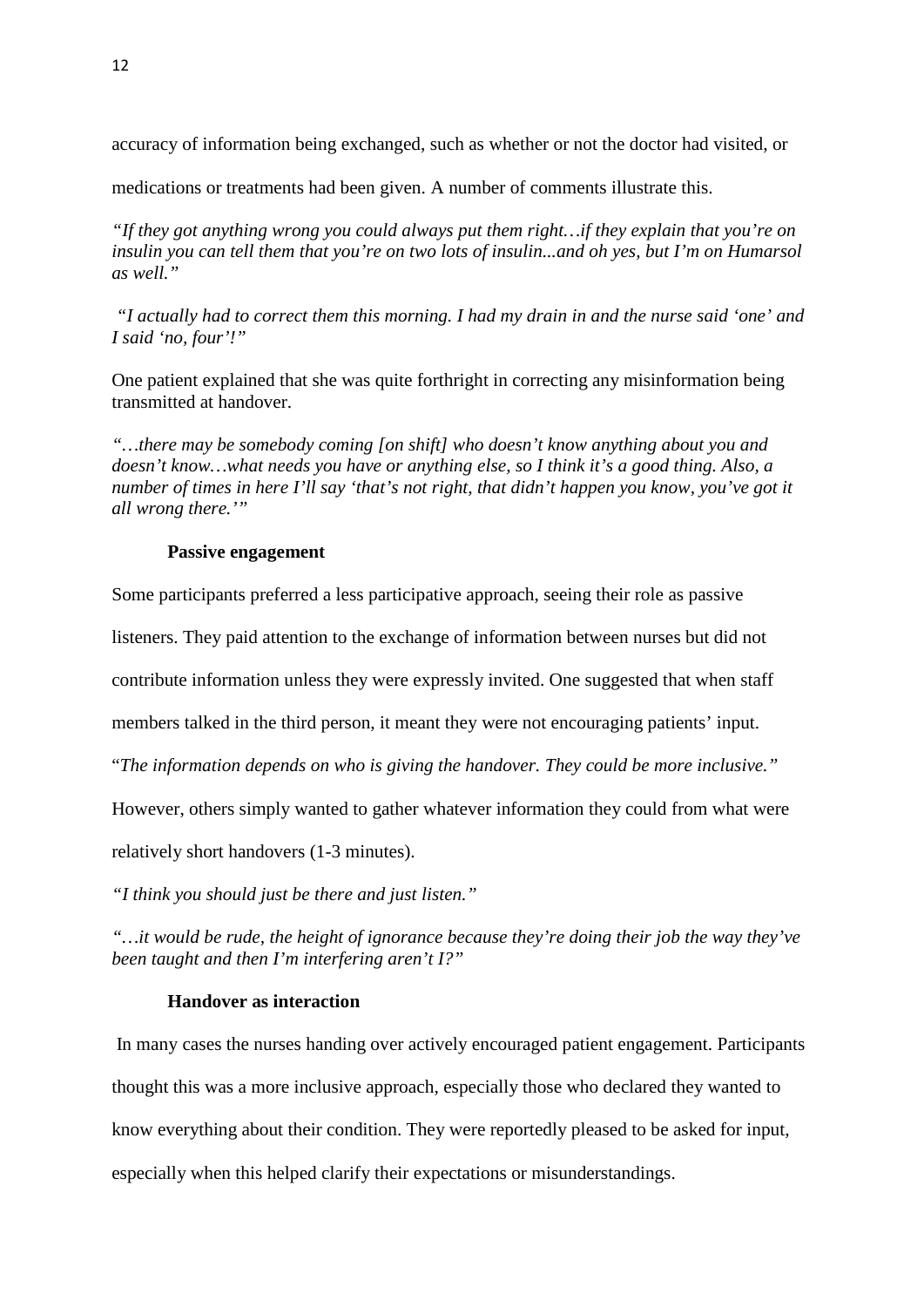*"In my case the nurses know I like to enter into the discussion and they invite me to ask questions."*

*"Well, you let them know where you stand…it might just be by the manner you look at them or the way you sit. I think every patient does give body language…one way or another, so it lets the staff…know basically what you are about."*

*"Well you're the subject aren't you? I mean you're the topic of conversation in the handover…they're talking about you so if you've got anything to say by all means say it and…they can sort of discuss it. You can get involved, you can speak to them and get involved in it."*

Although this was a typical perception among participants, one person did not wish to interact, and another felt there was no encouragement to interact during handover because there was no invitation to ask questions. Another man commented that he would have liked to have discussed his diagnosis of heart failure at handover. However, like most others, he understood the time pressures of handover, which was a common limitation identified by participants.

We had expected that confidentiality of information and privacy would be an issue for most of the patients. However, only two expressed any concern about the sensitivity of information being shared in a four bed room. Their comments were not about the handover process, but rather reflected issues about having both males and females in the same room.

The others were unequivocal that it was not an issue.

*"They have never yet been invasive of my privacy…they are not delving into private parts of my illness or parts of anything else, you know. They're just more or less passing on the information that I'm a COPD person."*

Participants indicated that the language of communication was appropriate, which may be a feature of the clinical environment, as reflected in the following comment.

*"I can remember a few years ago the doctors used to do their rounds and talk to their subordinates as if you weren't there…the bedside manner of the nurses is totally an entirely different thing."* 

# **Discussion**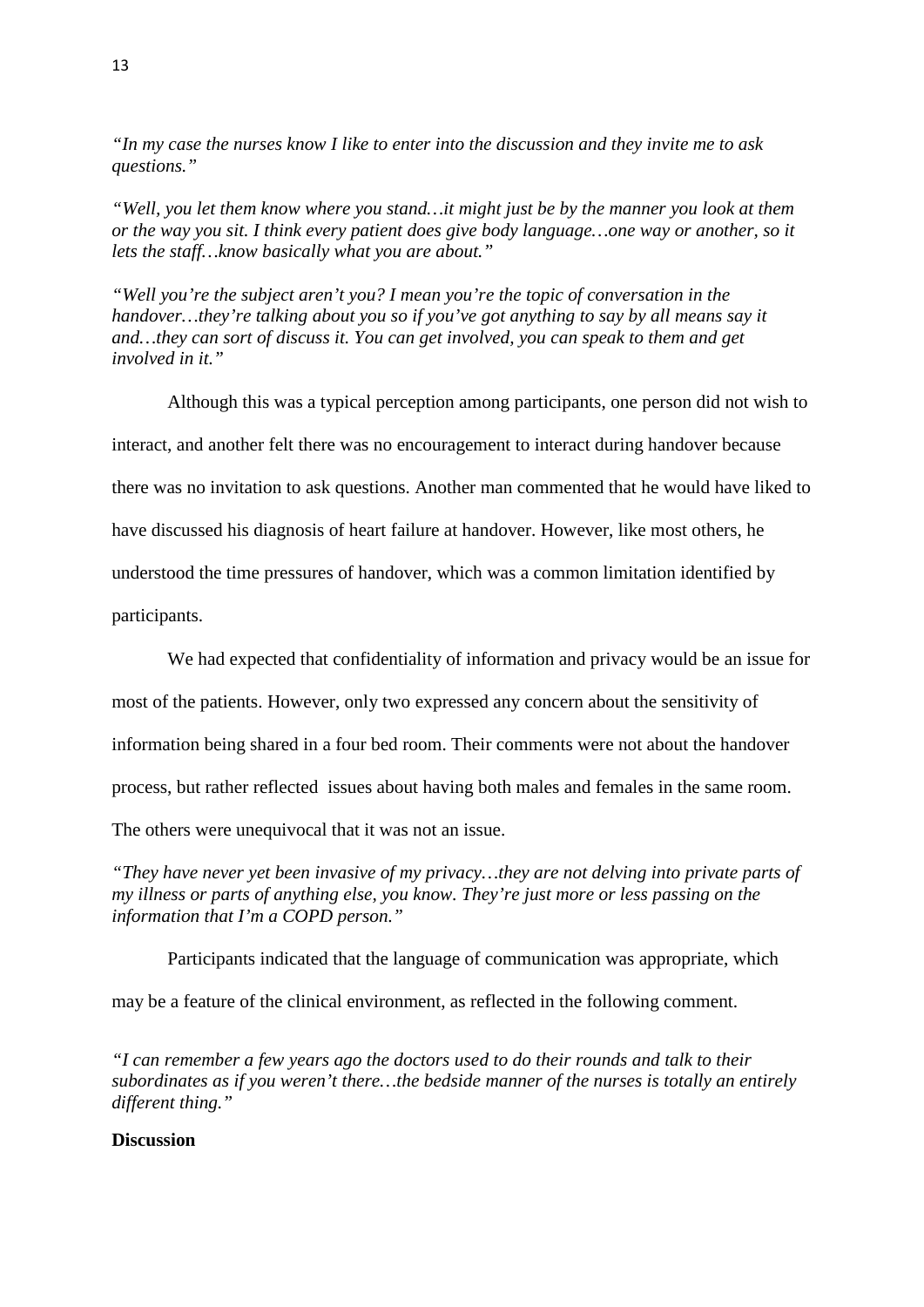Because data collection was confined to a convenience sample the study findings are not generaliseable. Further limitations include the lack of validity and generalisability, which is due to the small sample size. However, the analysis provides a useful insight into the way patients perceive bedside handover. Despite the single Australian context, the similarities in clinical care in other settings suggest a level of applicability elsewhere. These findings exemplify the type of issues that may arise in other institutions changing to bedside handover.

Our findings reflect a move to patient-centred care in the hospital where the study was undertaken. Patient-centred care represents one 'pillar' of a broader Transforming Care At the Bedside initiative, which had been introduced at the study site three years prior to the study (Chaboyer et al*.*, 2009a; Rutherford et al., 2004). Clearly, patients appreciated this refocusing of clinical practice. It was interesting to find that, like earlier studies of patients' perceptions of bedside handovers (Cahill, 1998; Greaves 1999; Kassean & Jagoo, 2005; Kelly, 2005), patients were not overly concerned with privacy. Instead, they all expressed a desire to be involved in handover and, as such, have access to information. This suggests that privacy of health-related information may be more of an issue to nurses than patients. Participants' comments reflected a desire to be engaged with nursing staff, to be seen as a partner in their care.

A recent systematic review of bedside handover conducted by Arora et al., (2009) found that including the patient can be empowering, which is one of the goals of contemporary nursing practice (Robinson et al., 2006). This represents a shift in the nursepatient relationship over the past decades. Almost two decades ago, Australian research into bedside handover concluded that it was an inefficient use of time, as handover consisted of a simple recitation of facts (Parker, Gardner, & Wiltshire, 1992). Our study revealed a perception that nurses were more inclusive in their handovers, moving beyond a mere status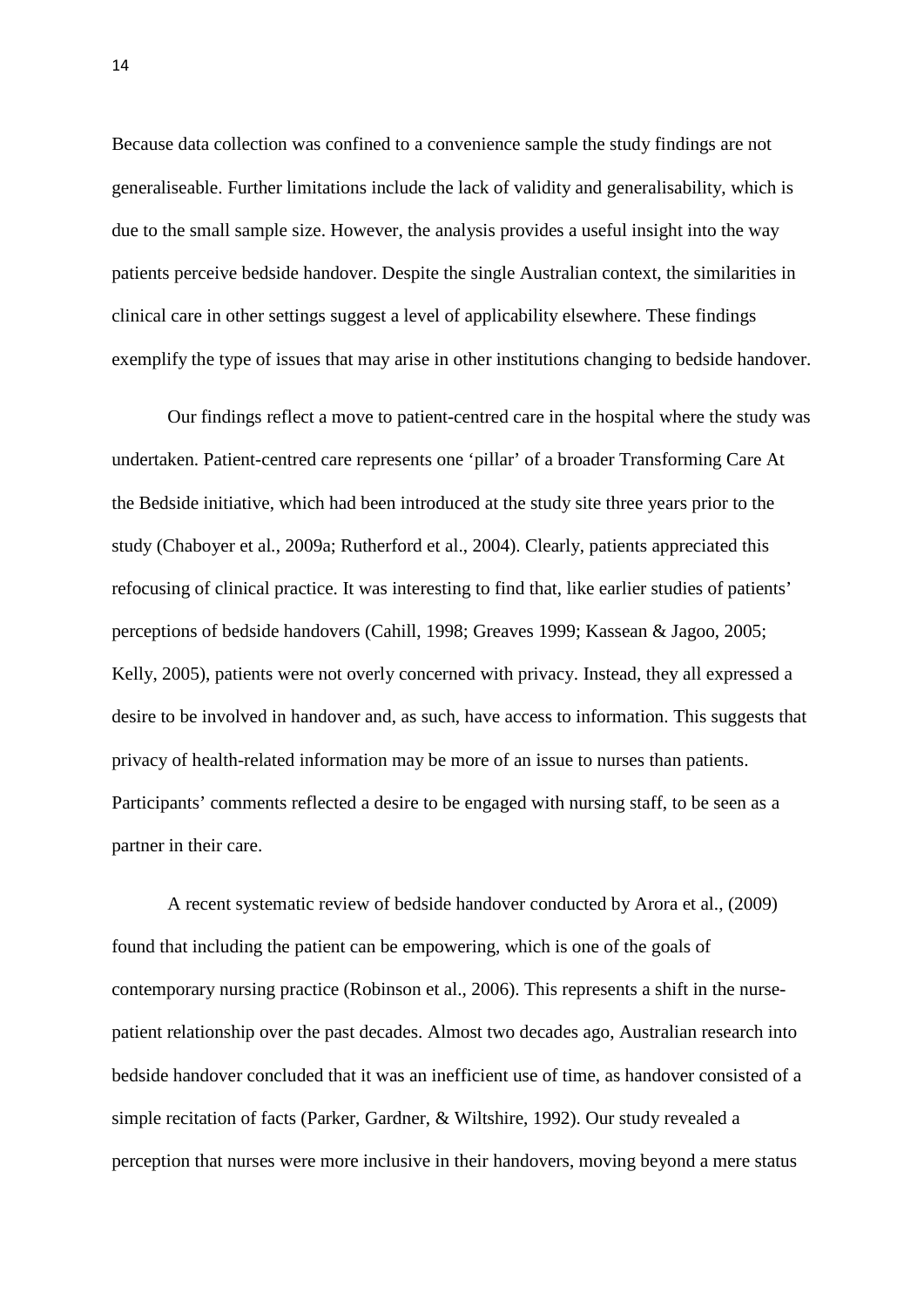report, and making a conscious effort to engage patients. This resonates with a suggestion by Burnard (1987) that a more comfortable patient-centred atmosphere would actually increase the effectiveness of bedside handover. It also challenges the expert model of practice, instead supporting the groundswell of nursing research recommending power sharing and nursepatient partnerships (Anderson & Mangino, 2006, Brown et al., 2006; Gallant et al., 2002; Keatinge et al., 2002; Robinson et al., 2008; Wiggins, 2008). A parallel movement is also gaining popularity in medical circles on the basis that closer alignment with patient preferences not only improves satisfaction with care but enhances adherence with treatment (Cegala et al., 2007; Weston, 2001; Young, 2008). International trends in health service delivery also reflect a change to patient-centredness and a partnership approach to care (Baggoley et al., 2009; Bruni et al., 2008; Coulter et al., 2008). In fact, the Australian Commission on Safety and Quality in Health Care identifies patient-centred services as central to clinical redesign strategies and the development of trust between service providers and patients (ACSQHC, 2009).

Our findings are also consonant with Anderson and Mangino's (2006) findings identifying information (how well the nurses kept you informed) as the most significant element in patient satisfaction with bedside handover. The structures and processes of bedside handover, articulated in our standardised operating protocol, included a number of steps to ensure congruence and comprehensiveness of information (Chaboyer et al., 2009b). These included a safety scan at the bedside, integrating information from the handover guide, which was updated regularly throughout the shift, and access to clinical information contained in the bedside patient chart. Clearly demonstrating to the patient how all of this information was used in care planning may have added to their reassurance and therefore their perceptions of accuracy and safety.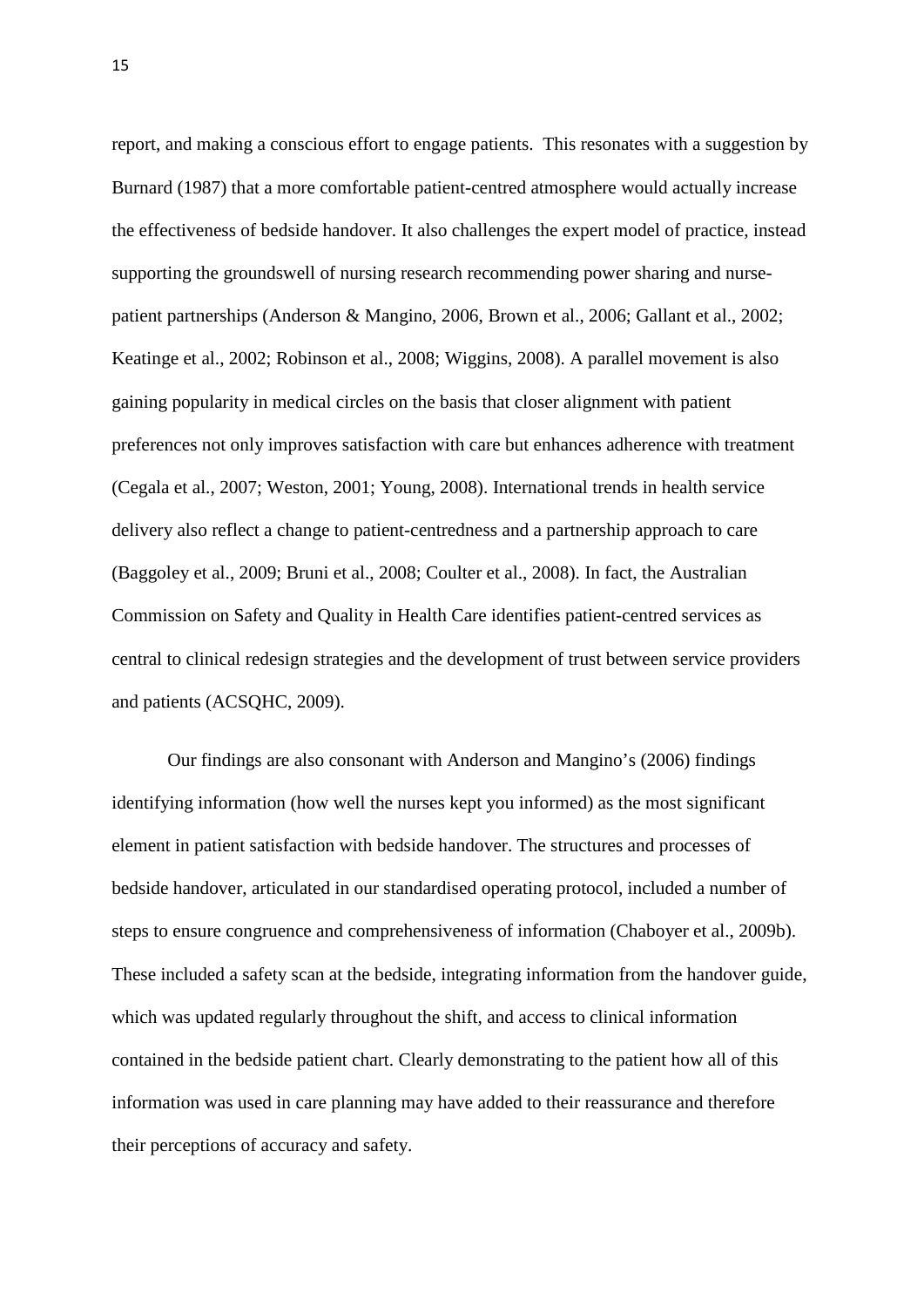The style of communication used by the nurses was mentioned as a positive aspect of bedside handover. Patients believed that by using language familiar to them, nurses were shifting to a more mutually trusting relationship, sharing knowledge. Clearly, when patients are given an opportunity to gain a greater understanding of their plan of care they will be better equipped for input into collaborative decisions aimed at ensuring that their care is both appropriate and safe. As Williams (2002) suggests, one of nursing's major goals should be decision-making at the point where knowledge is greatest, and this requires an organisational culture where staff empowerment becomes an antecedent to patient empowerment. From this type of synergy there is the potential to advance both patient outcomes and clinical development (Williams, 2002).

The interactive nature of bedside handover was another feature of the style of communication. A non-linear, transactional approach to communicating reflects a process in which messages are sent and received simultaneously (Adler & Rodman, 2009), and where participants are constantly and mutually influencing each other (Miller, 2002). Patients were active participants in the handover, and were able to not only contribute information, but also correct any inaccuracies or misinformation. What was not achieved in these bedside handovers was the opportunity to discuss psychological and social information, and this was a shortcoming found in other research (Cahill, 1998; Dowding, 2001; Fenton, 2006; Hopkinson, 2002; McKenna & Walsh, 1997; Webster, 1999) and in a recent report of the Special Commission into public hospitals in New South Wales Australia (Garling, 2008). Increased time pressures on a workforce that is struggling to cope with staff shortages make it highly unlikely that this situation will change (Preston, 2009).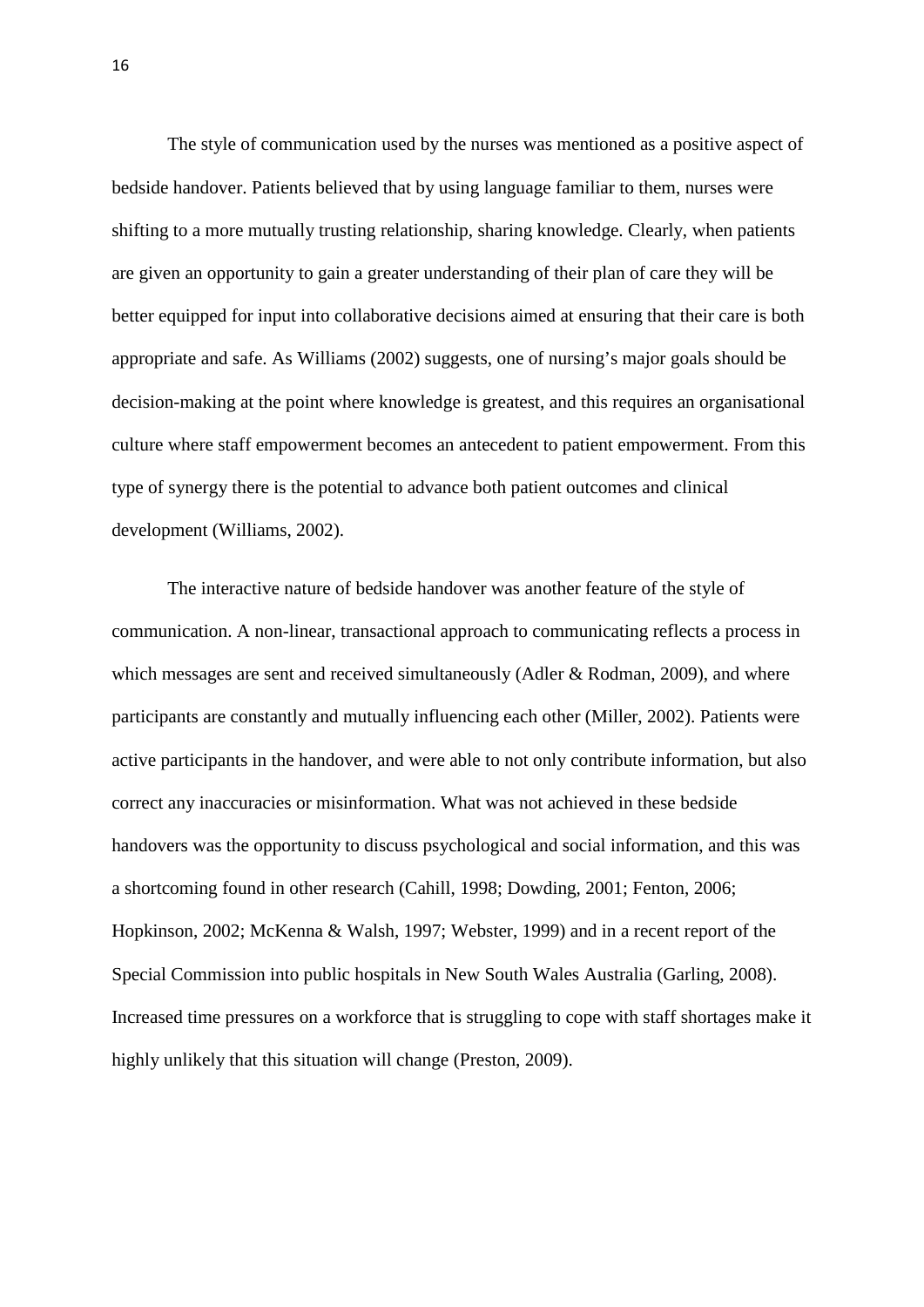# **Conclusions**

This analysis demonstrated that bedside nursing handover is an ideal vehicle for implementing a partnership model of care. Patients believed they were being treated in a trusting, respectful way, and felt welcome to correct any inaccuracies. They saw handover conducted at their bedside as an opportunity for interaction, even though some adopted a role of passive engagement. Although the study was confined to a single group of patients in one setting it was clear that patients perceived bedside handover as a tool to promote accurate communication. This type of communication strategy is a fundamental building block for patient empowerment, which is the essence of nurse-patient partnerships in a contemporary model of care.

The findings suggest a number of recommendations for practice, management and further research. First, clinical areas should consider the adoption of bedside handover as a mechanism to promote patient centred care and as a patient safety measure. Second, there is a need for ongoing development of communication skills. Although these skills are part of undergraduate curricula, communication is not always considered a priority in orientation and staff development programs. Content would include an emphasis on introducing patients at handover, being inclusive in the context of transmitting information, and assessing whether or not a patient wishes to be actively or passively involved in their handover. For managers the implementation of bedside handover should be incorporated in a change management strategy that is collaborative to facilitate quality improvement. Managers and staff development personnel should also be aware of the need for staff to discuss the changes, to ensure a level of comfort with disclosing information that may have previously been withheld from patients. This should also include addressing nurses' concerns about confidentiality and justifying the need for a greater focus on patient-centred care and its benefits.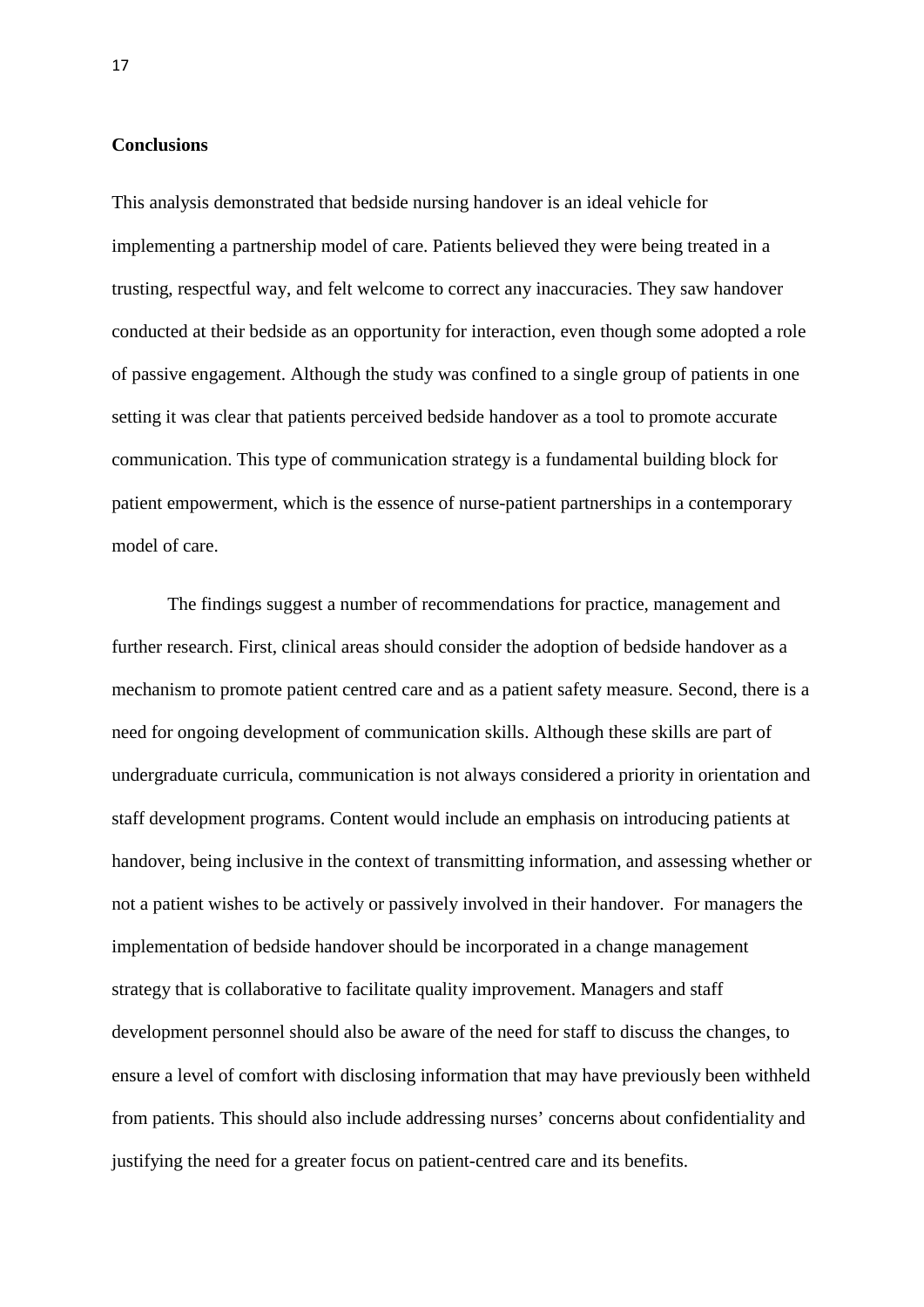The study suggests a need for further research into other elements of Transforming Care At the Bedside to determine which elements of this approach are most effective, and the best methods of implementation. Ongoing research is also needed into strategies that foster patient-centred care, and the relationship of different types of information and patient decision-making. Additional studies should address barriers and facilitating factors influencing the adoption of bedside handover and other aspects of patient-centred care with the ultimate aim of providing robust evidence for policy and practice change.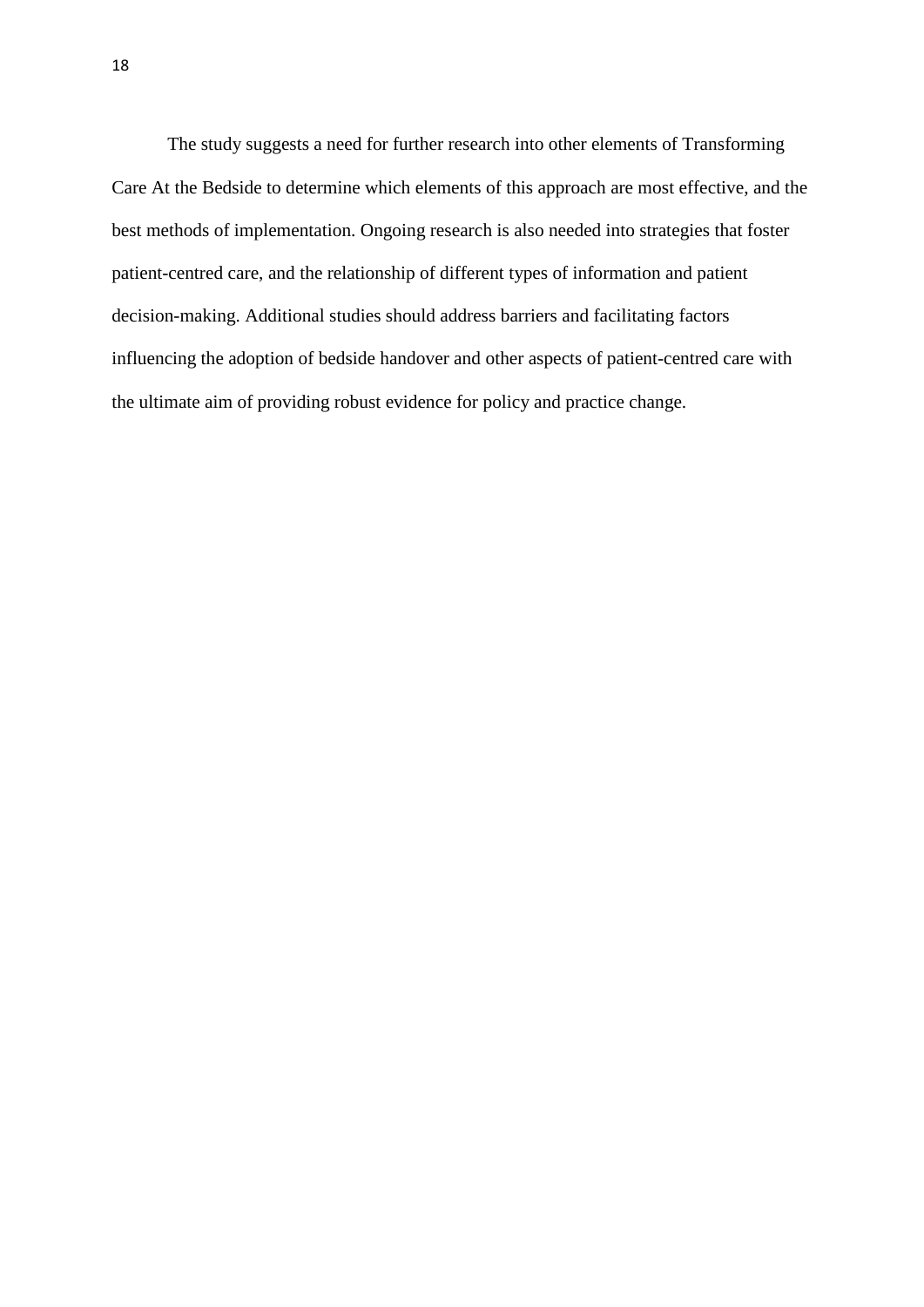# **References**

Adler, R. B., & Rodman, G. (2009) *Human communication: what and why*. In *Understanding Human Communication, 10<sup>th</sup> edition,*). New York: Oxford University Press, 1-9.

Alem, L., Joseph, M., Kethers, S., Steele, C., & Wilkinson, R. (2008). Information environments for supporting consistent registrar medical handover. *Health Information Management Journal, 37*(1), 9-25.

Anderson, C., & Mangino, R. (2006). Nurse shift report: who says you can't talk in front of the patient? *Nursing Administration Quarterly, 30*(2),112-122.

Anthony, M., & Hudson-Barr, D. (2004). A patient-centered model of care for hospital discharge. *Clinical Nursing Research*, 13(2), 117-136.

Anthony, S., & Jack, S. (2009). Qualitative case study methodology in nursing research: an integrative review. *Journal of Advanced Nursing,* 65(6), 1171-1181.

Arora, V., Manjarrez, E., Dressler, D., Basaviah, P., Hatasyamani, L., & Kripalani, S. (2009). Hospitalist handoffs: A systematic review and task force recommendations. *Journal of Hospital Medicine* 4(7), 433-440.

Aston, M., Meagher-Stewart, D., Edwards, N., & Young, L. (2009). Public health nurses' primary health care practice: strategies for fostering citizen participation. *Journal of Community Health Nursing* 26**,** 24-34.

Australian Council for Safety and Quality in Health Care (2005). *Clinical Handover and Patient Safety*, Pub. No. 3640, Sydney: Australian Resource Centre for Healthcare Innovations.

Australian Commission on Safety and Quality in Health Care. (2008). *Nine priority programs*. Available from URL: [http://www.safetyandquality.gov.au](http://www.safetyandquality.gov.au/) (Accessed 16 March 2009).

Australian Commission on Safety and Quality in Healthcare (2009). Discussion Paper on achieving the directions established in the proposed national safety and quality framework. Sydney: ACSQHC.

Australian Medical Association (AMA) (2006). *Safe handover: Safe patients; guidelines on clinical handover for clinicians and managers.* [http://www.ama.com.au/web.nsf/doc/WEEN-](http://www.ama.com.au/web.nsf/doc/WEEN-6XFDKN/pdf)[6XFDKN/pdf](http://www.ama.com.au/web.nsf/doc/WEEN-6XFDKN/pdf) (accessed March 10, 2009).

Baggoley, C., Curtis, I., Dunbar, N., & Jorm, C. (2009). A conversation about health care safety and quality. *Medical Journal of Australia,* 191(1),7-8.

Bomba, D., & Prakash, R. (2005). A description of handover processes in an Australian public hospital. *Australian Health Review,* 29(1), 68-79.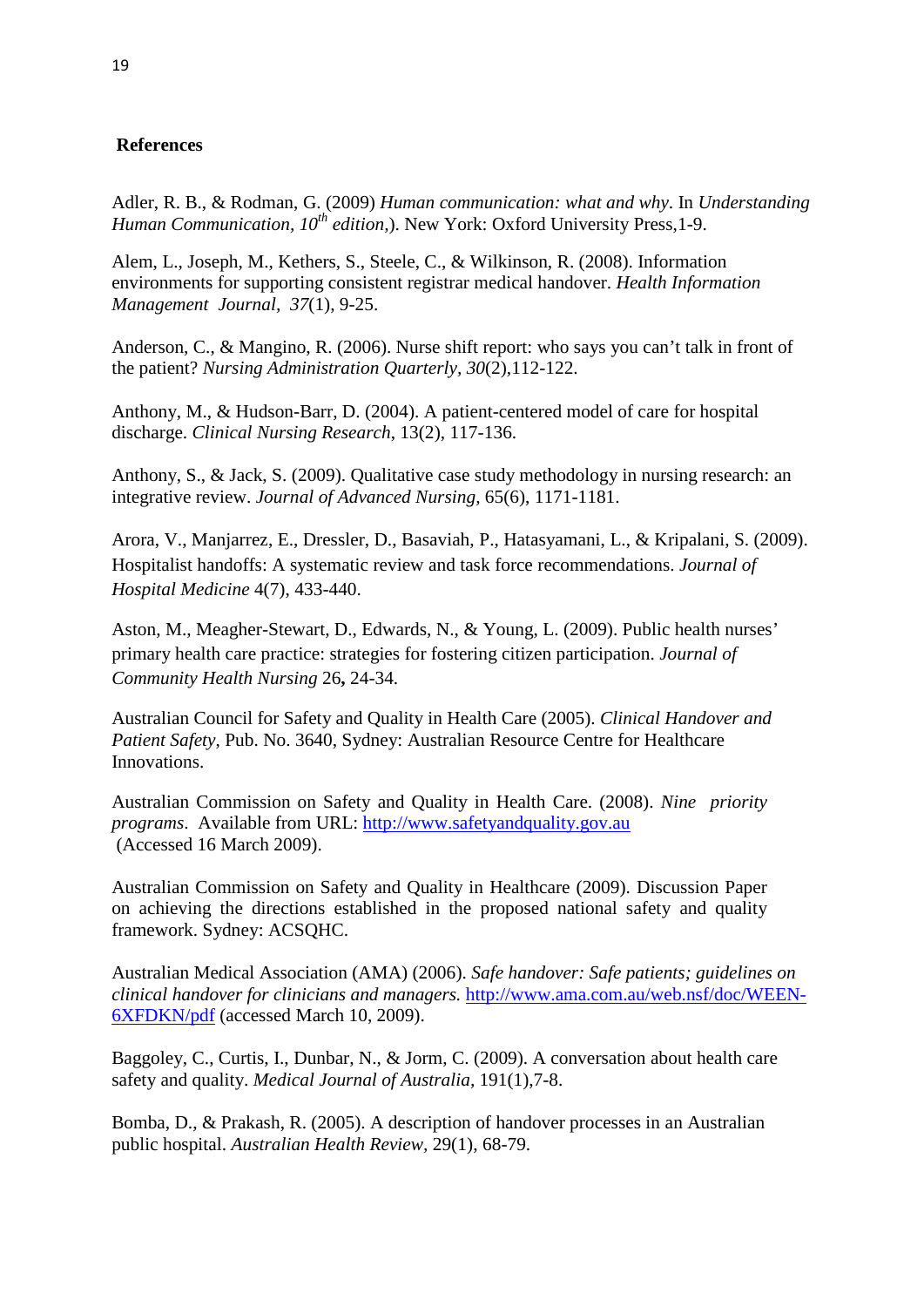Botti, M., Bucknall, T., Cameron, P., Johnstone, M-J., Redley, B., Evans, S., & Jeffcott, S. (2009). Examining communication and team performance during clinical handover in a complex environment: The private sector post-anaesthetic care unit*. Medical Journal of Australia* 190 (Suppl), s157-s160.

Broekhuis, M., & Veldkamp, C. (2007). The usefulness and feasibility of a reflexivity method to improve clinical handover. *Journal of Evaluation in Clinical Practice*, 13, 109- 115.

Brown, D., McWilliam, C., & Ward-Griffin, C. (2006). Client-centred empowering partnering in nursing. *Journal of Advanced Nursing,* 53 (2), 160-168.

Bruni, R., Laupacis, A., & Martin, D. (2008). Public engagement in setting priorities in health care. *Canadian Medical Association Journal,* 179(1), 15-18.

Burnard, P. (1987). Meaningful dialogue. *Nursing Times,* 83 (20), 43-45.

Cahill, J. (1998). Patient's perceptions of bedside handovers. *Journal of Clinical Nursing*, 7, 351-359.

Cegala, D., Street, R., & Clinch, C. (2007). The impact of patient participation on physicians' information provision during a primary care medical interview. *Health Communication*, 2(2), 177-185.

Chaboyer, W., Johnson, J., Hardy, L., McMurray, A., Wallis, M., & Chu, S. (2009a). Bedside handover: Quality improvement strategy to 'Transform Care at the Bedside'. *Journal of Nursing Care Quality,* 24(2), 136-142.

Chaboyer, W., McMurray, A., & Wallis, M. (2009b). Communicating patient information: Structures, Processes and Outcomes of Bedside Handover in Nursing. *International Journal of Nursing Practice, in press*.

Chin, H., & McNichols, E. (2000). Practice development credentialing in the United Kingdom: A unique framework for providing excellence, accountability, and quality in nursing and healthcare. *On-line Journal of Issues in Nursing,* 5 (2), 17-22.

Coulter, A., & Ellins, J. (2007). Effectiveness of strategies for informing, educating, and involving patients. *British Medical Journal,* 335, 24-27.

Coulter, A., Parsons, S., & Ashkham, J. (2008). Where are the patients in decision-making about their own care? Policy Brief, WHO and WHO European Observatory on Health Systems and Policies. Copenhagen: Regional Office for Europe.

Davies, S., & Priestley, M.J. (2006). A reflective evaluation of patient handover practices. *Nursing Standard,* 20, 49-52.

DeSantis, L., & Ugarriza, D. (2000). The concept of theme as used in qualitative nursing research, *Western Journal of Nursing Research,* 22(3), 351-372.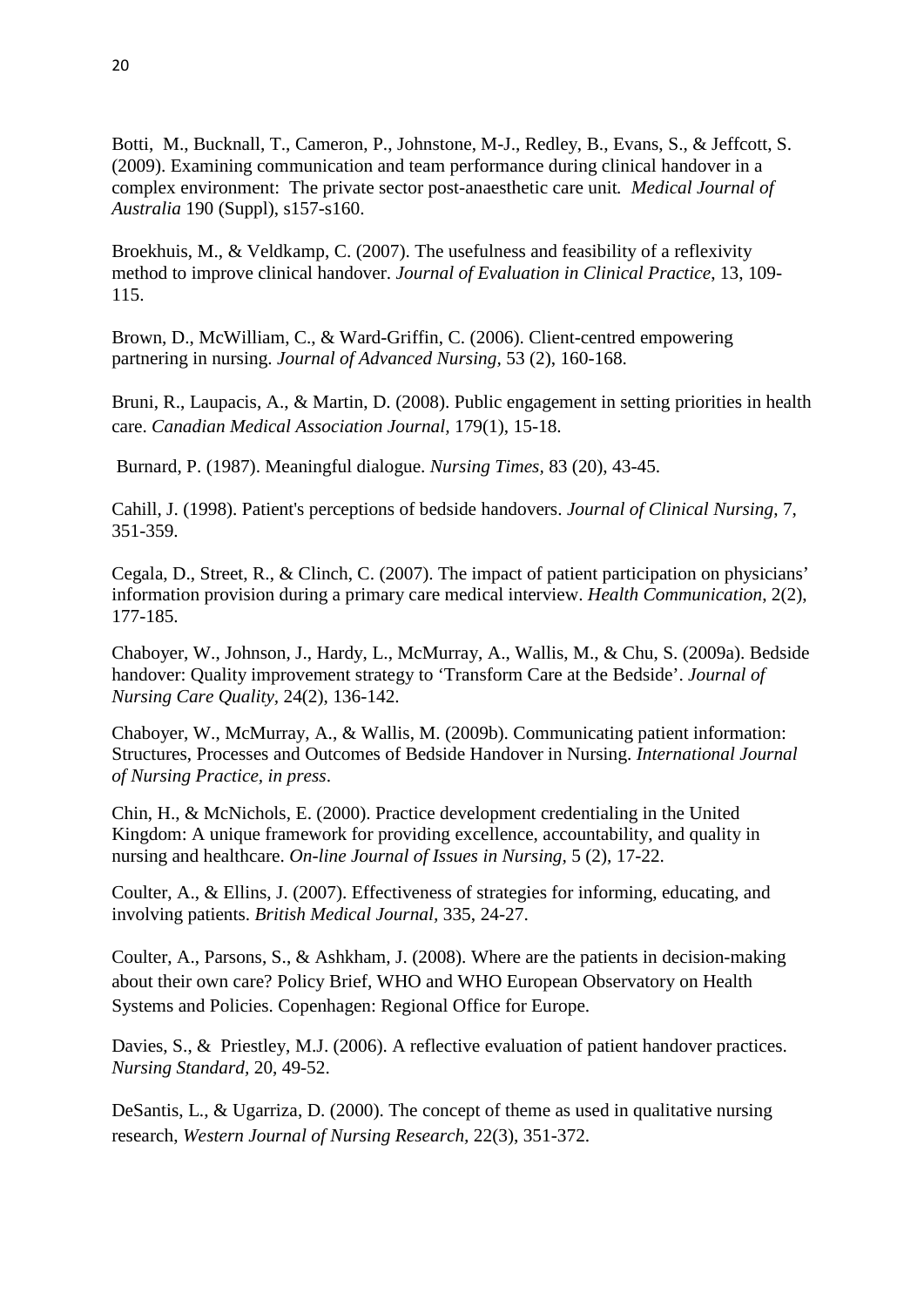Dowding, D. (2001). Examining the effects that manipulating information given in the change of shift report has on nurses' care planning ability. *Journal of Advanced Nursing,* 33 (6), 836-846.

Fenton, W. (2006). Developing a guide to improve the quality of nurses' handover. *Nursing Older People*, 18(11),32-36.

Gallant, M., Beaulier M., & Carnevale, F. (2002). Partnership: an analysis of the concept within the nurse-client relationship. *Journal of Advanced Nursing,* 40 (2), 149-157.

Garling, P. (2008). *Final Report of the Special Commission of Inquiry: Acute Care in NSW Public Hospitals, 2008 - Volume 2*. Sydney: State of NSW.

Greaves, C. (1999). Patients' perceptions of bedside handover. *Nursing Standard,* 14(12), 32- 35.

Haig, K.M., Sutton, S., & Whittington, J. (2006). SBAR: a shared mental model for improving communication between clinicians. *Joint Commission's Perspectives on Patient Safety,* 32**,** 167-175.

Heath, R. L., & Bryant, J. (2000). *Human Communication Theory And Research: Concepts, Contexts, and Challenges, 2nd edition.* New Jersey: Lawrence Erlbaum Associates.

Hopkinson, J. (2002). The hidden benefit: the supportive function of the nursing handover for qualified nurses caring for dying people in hospital. *Journal of Clinical Nursing*, 11:16-175.

Hook, M. (2004). Partnering with patients – a concept ready for action. *Journal of Advanced Nursing,* 56 (2), 133-143.

Institute of Medicine (2003). *Keeping patients safe: transforming the environment of nurses.*  Washington DC: National Academics Press.

Keatinge, D., Bellchambers, H., Bujack, E., Cholowski, K., Conway, J., & Neal, P. (2002). Communication: Principal barrier to nurse-consumer partnerships. *International Journal of Nursing Practice*, 8, 16-22.

Kelly, M. (2005). Change from an office-based to a walk-around handover system. *Nursing Times,* 101(10), 34-35.

Kravitz, R., & Melnikow, J. (2001). Engaging patients in medical decision making. *British Medical Journal,* 323, 584-5.

Lincoln, Y., & Guba, E. (1985) .*Naturalistic Inquiry.* Beverley Hills, CA: Sage Publications.

Manias, E., & Street A. (2000). Possibilities for critical social theory and Foucault's work: a toolbox approach. *Nursing Inquiry*, 7(1), 50-60.

McMurray, A., Chaboyer, W., Wallis, M., & Fetherston, C. (2009). Implementing bedside handover: Strategies for change management. *Journal of Clinical Nursing, in press.*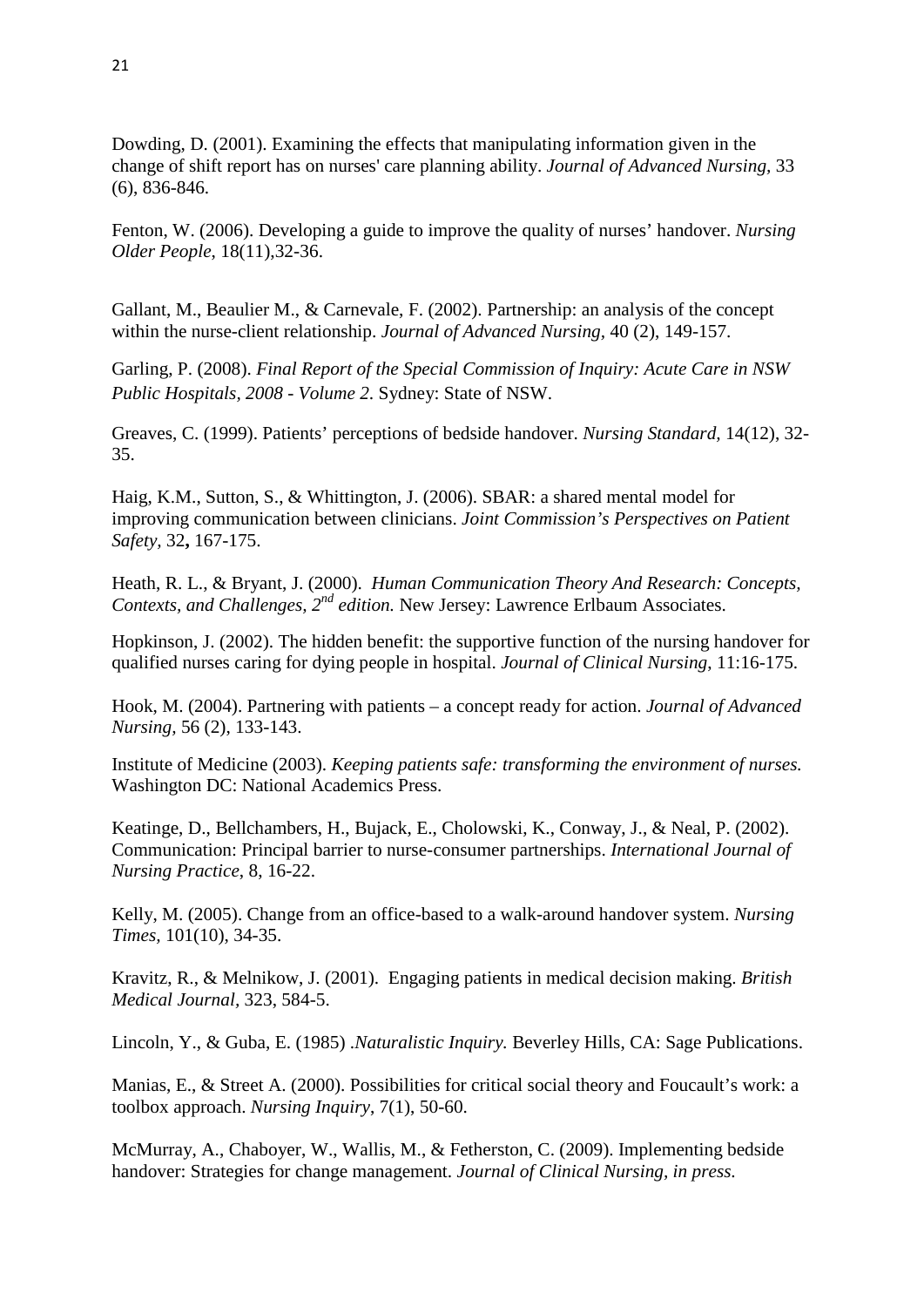Martin, S.C., Greenhous,e P.K., Merryman, T., Shovel J., Liberi, C.A., & Konzier, J. (2007). Transforming care at the bedside: implementation and spread model for single-hospital and multihospital systems. *Journal of Nursing Administration,* 37, 444-451.

McKenna, L., & Walsh, K . (1997). Changing handover practices: One private hospital's experiences. *International Journal of Nursing Practice*, 3, 128-132.

Miles, M., & Huberman, A (1994). *An Expanding Sourcebook: Qualitative Data Analysis, 2nd edition,* Thousand Oaks, CA: Sage Publications.

Miller, K. (2002). Conceptual foundations: What is communication? In *Communication Theories: Perspectives, Processes, and Contexts*. Boston: McGraw-Hill Companies Inc., 2- 17.

O'Connell, B.,& Penney, W. (2001). Challenging the handover ritual. Recommendations for research and practice. *The Collegian,* 8, 14-18.

Pajnkihar, M. (2009). Nurses' (un) partner-like relationships with clients. *Nursing Ethics* 16 (1), 43-56.

Patton, M. Q. (2002). *Qualitative Research and Evaluation Methods*, 3<sup>rd</sup> edn. Thousand Oaks, CA: Sage Publications,.

Parker, J., Gardner, G., & Wiltshire, J. (1992). Handover: the collective narrative of nursing practice. *Australian Journal of Advanced Nursing,* 9, 31-37.

Philibert, I., & Leach, D. (2005). Reframing continuity of care for this century. *Editorial, Quality and Safety Health Care,* 14, 394-396.

Preston, B. (2009). The Australian nurse and midwifery workforce: Issues, developments and the future. *Collegian* 16,3-9.

Riley, R., Forsyth, R., Manias, E., & Iedema, R. (2007) Whiteboards: Mediating professional tensions in clinical practice. *Communication & Medicine*, 4, 165-175.

Robinson, J., Callister, L., Berry, J., & Dearing, K. (2008) Patient-centered care and adherence: Definitions and applications to improve outcomes. *Journal of the American Academy of Nurse Practitioners,* 20**,** 600-607.

Rutherford, P., Lee, B., & Greiner, A. (2004) *Transforming care at the bedside*. Cambridge, Ma: Institute for Healthcare Innovations.

Sidani, S., Epstein, D., & Miranda, J. (2006). Eliciting patient treatment preferences: A strategy to integrate evidence-based and patient-centered care. *Worldviews on Evidence-Based Nursing*, 3 (3), 116-118.

Shortell, S., & Kaluzny, A. (2006). *Health Care Management, 5th edition*. New York: Thomson Delmar Learning.